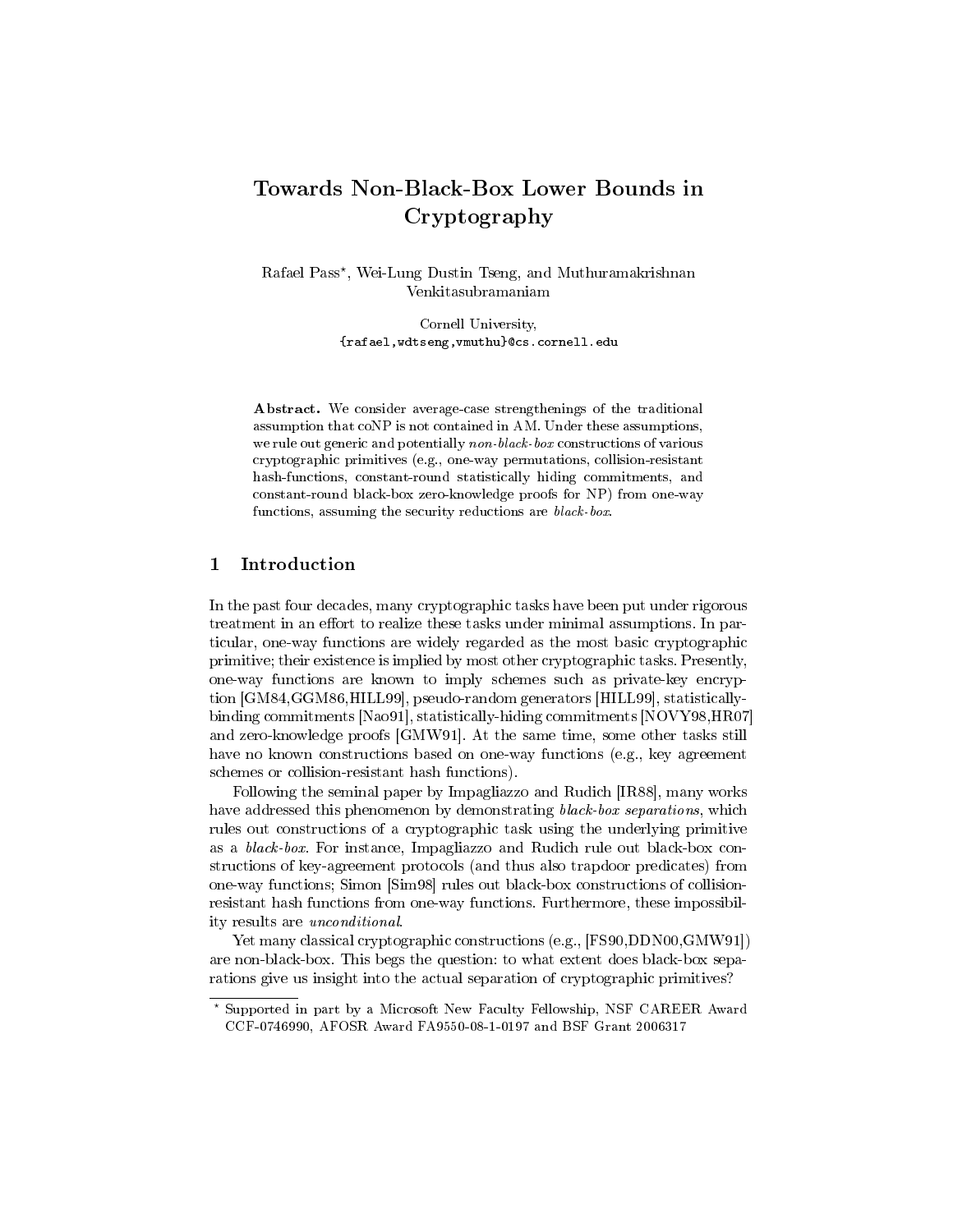In this paper, we directly focus on providing lower bounds for *non-black*box constructions of cryptographic primitives from one-way functions. We emphasize that although we consider non-black-box constructions, we still assume Turing (i.e., black-box) security reductions. For some of our results, we heavily leverage the existing literature on the impossibility of basing cryptography on NP hardness (these works also directly consider a Turing reduction of cryptographic primitives from NP). Perhaps surprisingly, we also make extensive use of known black-box separations. In other words, we demonstrate that some blackbox separations can be modified to give further insight into the separation of cryptographic primitives.

Before stating our theorems, we first discuss our assumptions. Assumptions are necessary for non-black-box separations assuming black-box reductions; to show that a primitive  $P$  cannot be constructed using one-way functions, we must at least assume that a weak notion of so-called somewhere-uninvertable one-way functions exist—i.e. functions that cannot be inverted on all input lengths (as opposed to infinitely many lengths as in the traditional definition of one-way functions).<sup>1</sup> As one of the main contributions of the paper, we introduce general assumptions that we believe are reasonable, and are useful in establishing a variety of non-black-box separations.

## 1.1 Our Assumptions

Assumption 1. Dist<sup>1sided</sup> -coNP  $\not\subseteq$  Heur<sub>1/poly</sub> AM is an average-case extension of the well-studied (and widely believed) classical assumption coNP  $\not\subseteq$  AM. Briefly,  $Dist<sup>1sided</sup>$  coNP contains all coNP languages coupled with an efficiently samplable distribution over the no instances of the language. Such a language is considered to be in  $Heur_{1/_{\text{poly}}}$  AM if there exists an AM (constant-round) protocol that accepts the language, with the relaxation that soundness only needs to hold with high probability over the no instances, as measured by the given distribution. As we prove later, the assumption is equivalent to the existence of an efficiently computable function f that is not *heuristically co-range verifi* $able$ —that is, there does not exist an AM protocol proving that an element is outside the range of f, where soundness holds with high probability for a random instance  $f(x)$ .<sup>2</sup> Assuming that there exists an efficiently computable function that is not heuristically co-range veriable seems most reasonable (consider, for instance, proving that an element is not in the range of AES [DR02]). We additionally show that such a function is implied by the existence of pseudorandom generators<sup>3</sup> secure against "promise-AM ∩ coAM".

Assumption 2. Our second assumption is of a different flavor: we assume the existence of one-way functions that are secure against  $\operatorname{PPT}^{\mathsf{SAM}_d}.$  Here  $\mathsf{SAM}_d$  refers

<sup>&</sup>lt;sup>1</sup> If Somewhere-Uninvertable OWFs do not exist, then every cryptographic primitive can be constructed from OWFs, because for every efficiently computable function, there would be a trivial reduction that inverts the function on all input lengths.

 $2$  See section 3 for a comparison with the literature of "average refutation" [FKO06].

<sup>3</sup> Here we refer to BMY-type pseudo-random generators [BM84,Yao82].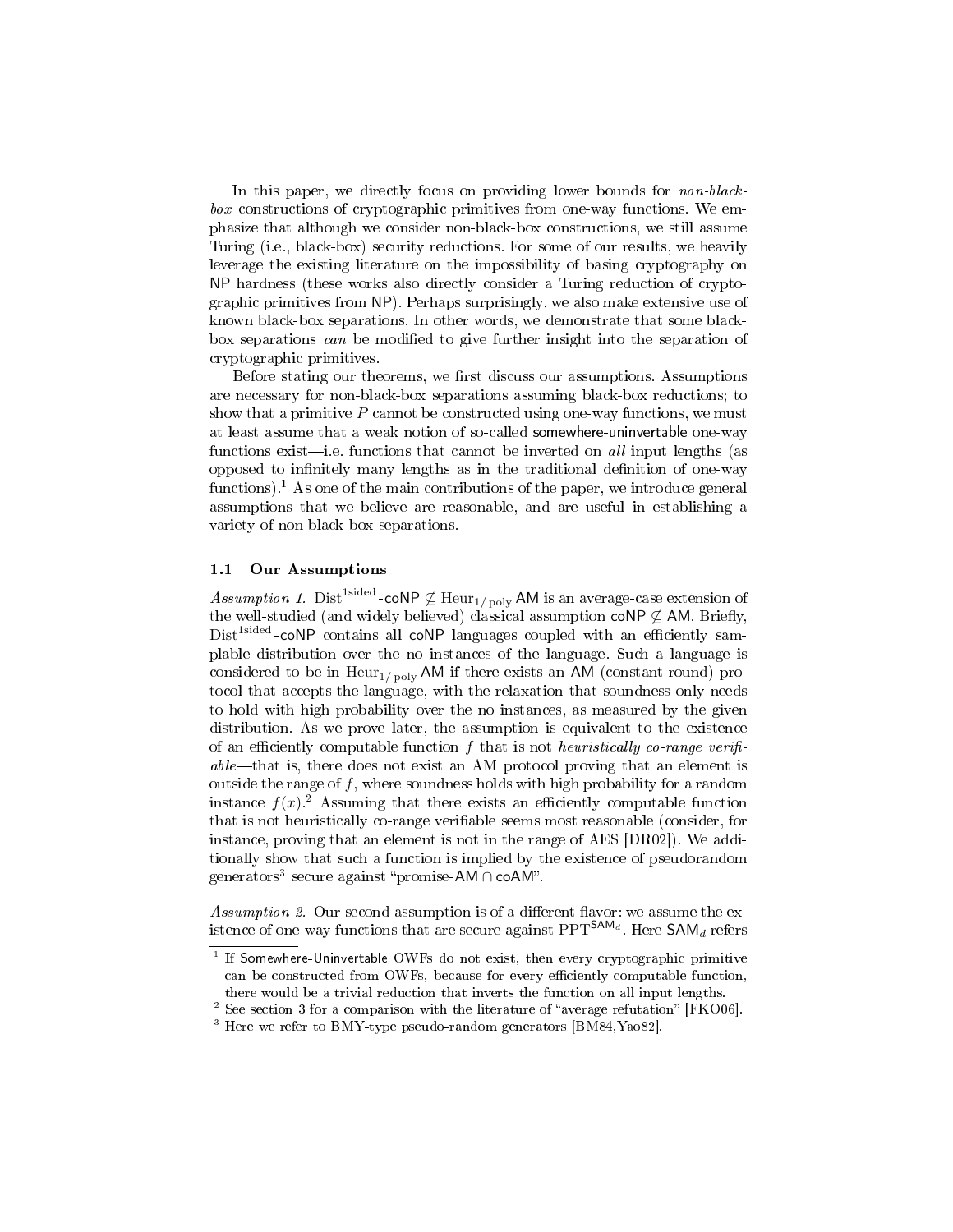to the depth-d collision finding oracle defined in  $\text{[Sim98,HHRS07]}$ ;<sup>4</sup> PPT<sup>SAM<sub>d</sub></sup> refers to the class of probabilistic polynomial time machines with oracle access to  $SAM_d$ . This assumption is flexible since we can adjust the parameter d; a larger d implies a stronger assumption (in fact, if  $d = n/\log n$ , the assumption is simply false since  $\textsf{SAM}_{n/\log n}$  can in fact invert one-way functions [PV10]). In our work, we focus on the case  $d = O(1)$  (constant depth), and refer to  $SAM_{O(1)}$ simply as SAM.

Assumption 3. Our final and strongest assumption is  $Dist<sup>1side</sup> - coNP \nsubseteq$ Heur<sub>1/poly</sub>  $IP[PT^{NP}]$  (heuristically verified by an interactive protocol where the prover is a probabilistic polynomial time machine with access to a NP oracle). It directly implies assumption 1, and relying on the work of Haitner, Mahmoody-Ghidary and Xiao [HMX10], we show that it implies assumption 2 as well in the case  $d = O(1)$ . Due to their similarity, Dist<sup>1sided</sup> -coNP  $\nsubseteq$  Heur<sub>1/poly</sub>  $\text{IP[PPT}^{\text{NP}}]$ inherits many of the justifications as our first assumption in a weaker form (e.g., it is based on the classical assumption coNP  $\&$  IP[PPT<sup>NP</sup>], and is equivalent to the existence of efficient functions whose co-range cannot be verified by  $\text{IP[PPT}^{\text{NP}}]$ protocols). We treat assumption 3 as a unifying (and strongest) assumption that implies all of the results in our work.

Minimizing the assumption. It is natural to ask if the classical assumption coNP  $\varphi$  AM, or perhaps the more standard average-case hardness assumption Dist-coNP  $\not\subseteq$  Heur<sub>1/ poly</sub> AM, are enough for our theorems (Dist-coNP consists of coNP languages coupled with efficiently samplable distributions that may range over all instances). We argue that it would be unlikely. In order to rule out constructions of cryptographic primitives based on OWFs, we first need to assume the existence of OWFs. But, it is unknown even if hard-on-the-average languages exist assuming only coNP  $\nsubseteq$  AM. Similarly, the stronger assumption Dist-coNP  $\nsubseteq$  Heur<sub>1/ poly</sub> AM implies the existence of a hard-on-the-average language, but, as far as we know, does not imply the existence of OWFs (indeed, this is related to the question of whether one-way functions can be based on average-case hardness). Restricting to one-sided distributions (i.e., considering  $Dist<sup>1sided</sup>$  -coNP instead of Dist-coNP) is the next logical step, and this can be shown to imply a form of one-way functions (see full version).

#### 1.2 Our results

As mentioned, we are able to prove many separation results by adapting numerous previous works to take advantage of our assumptions. We highlight the main separations here (grouped by their assumptions), and leave the numerous corollaries to the main text.

Based on the work of [Bra83], [AGGM06] and [Pas06], we have

Given an interactive Turing machine M and a transcript of  $\leq d$  rounds, the SAM<sub>d</sub> oracle samples uniformly from the set of random tapes on which the M would produce the given transcript.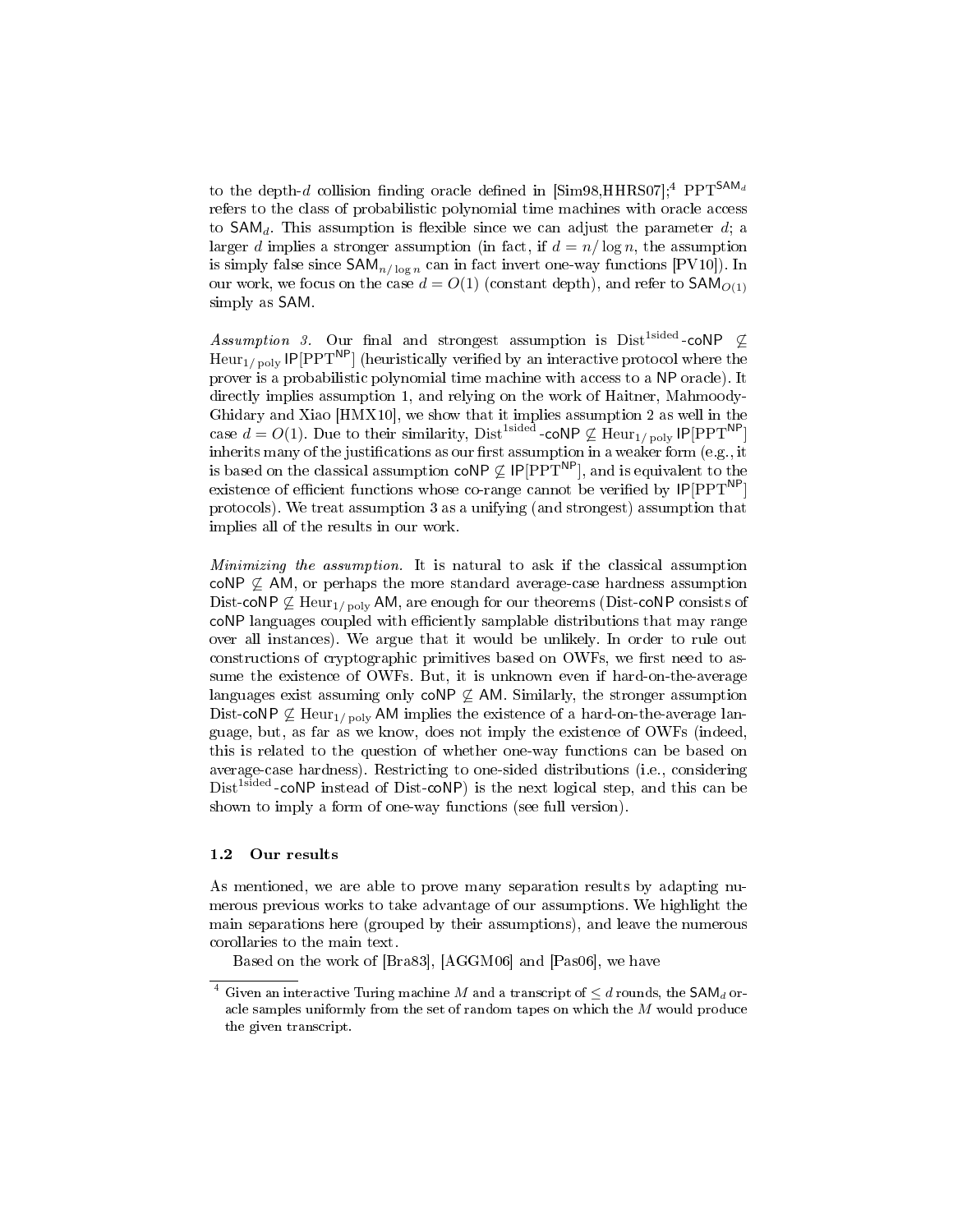$\bf Theorem~1~(Informal)~$   $Assuming~Dist^{1sided}$  -coNP  $\not\subseteq \text{Heur}_{1/\operatorname{poly}}$  AM, one-way permutations and constant-round public-coin strongly witness-indistinguishable proofs for all of NP cannot be based on one-way functions with a Turing security reduction.

Based on the work of [Sim98], [HHRS07] and [PV10], we have

Theorem 2 (Informal) Assuming the existence of one-way functions secure against PPT<sup>SAM</sup><sup> $O(1)$ </sup> (implied by Dist<sup>1sided</sup> -coNP  $\nsubseteq$  Heur<sub>1/ poly</sub> IP[PPT<sup>NP</sup>]), collisionresistant hash functions, constant-round statistically hiding commitments, and constant-round black-box zero-knowledge proofs for all of NP cannot be based on one-way functions with a Turing security reduction.

Remark 1. Based on the work of [HMX10], the results in Theorem 2 can be obtained under the weaker assumption of Theorem 1 if we restrict to security reductions that have constant adaptivity.

In addition to these theorems, we again stress the following philosophical contribution: with the right assumptions, not only are non-black-box separation results possible, many such separations can be based on existing techniques. For example, the black-box separation results of [Sim98], [HHRS07] and [PV10] are essentially "upgraded" to non-black-box separations using our framework.

#### 1.3 Our Techniques

Regarding the first assumption, Dist<sup>1sided</sup> -coNP  $\not\subseteq$  Heur<sub>1/poly</sub> AM, our separation results are largely based on previous works in the literature of separating cryptography from NP hardness, specifically ruling out constructions of one-way permutations [Bra83], size-verifiable one-way functions [AGGM06] and publiccoin strongly witness-indistinguishable proofs [Pas06]. These works follow a common pattern: they take a (candidate) Turing security reduction of some cryptographic primitive  $P$  from NP, transform the reduction into an AM protocol, and conclude that  $coNP \subseteq AM$ , an unlikely consequence. By adapting their techniques, we show that a (candidate) Turing security reduction of the same primitive P from a one-way function can be transformed into an AM protocol that inverts the one-way function, and therefore the AM protocol may verify the co-range of f. This is a contradiction (not surprising since our assumption is an average case generalization of  $coNP \not\subseteq AM$ ).

Our second assumption is used in a different fashion. Having justified the assumption that there exist one-way functions secure against  $SAM = SAM<sub>O(1)</sub>$ , it follows that any cryptographic primitive  $P$  whose security can be broken using SAM cannot be based on one-way functions. This is because a Turing security reduction of primitive P from a one-way function f directly gives an algorithm that inverts f by using the SAM oracle, if  $SAM<sub>O(1)</sub>$  can be used to break the security of primitive P. The  $SAM_{O(1)}$  oracle (as well as its variants) is particularly interesting in this aspect, since it is originally studied in the setting of black-box separations. Therefore, we know from previous works that in a relativized world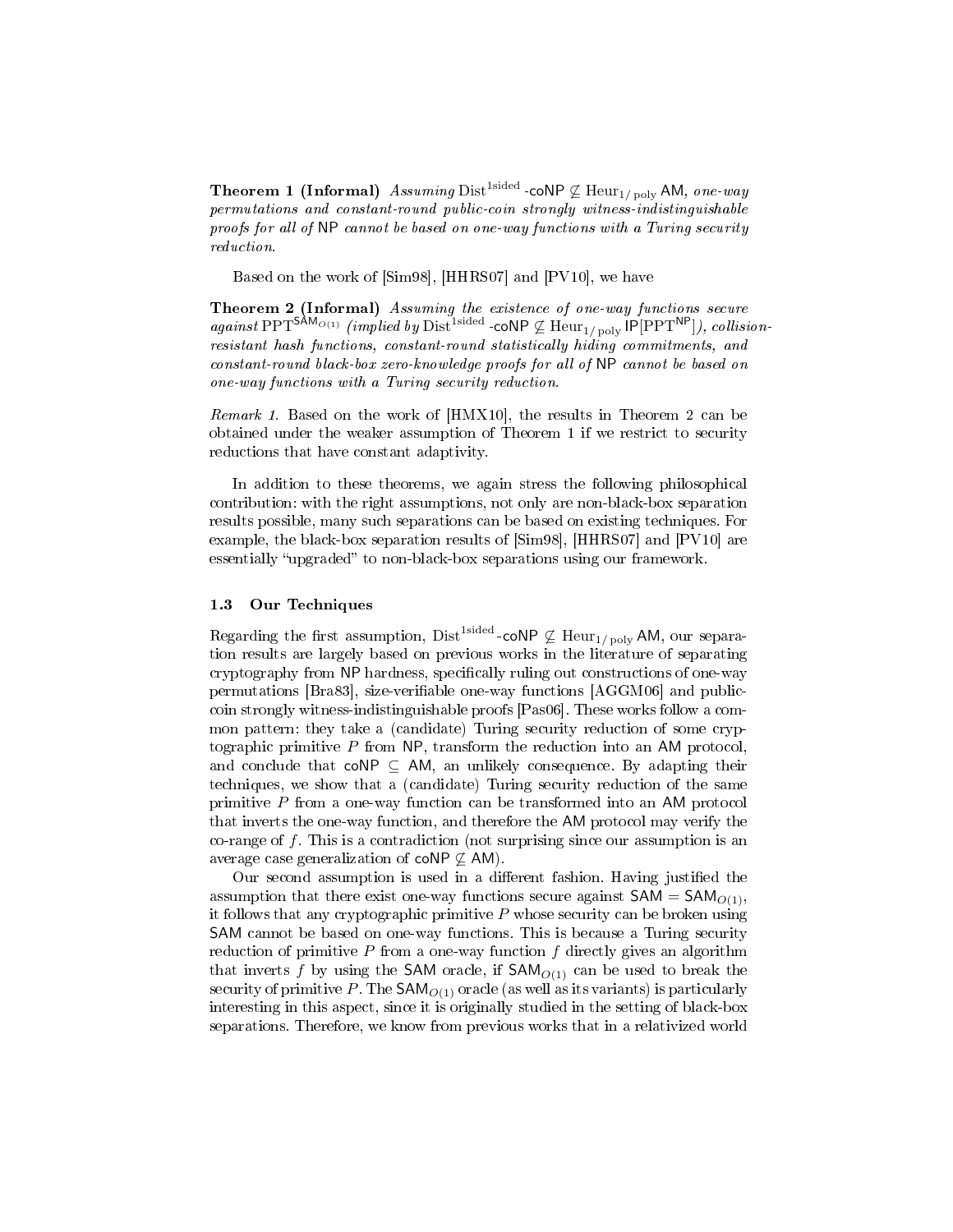with the  $SAM<sub>O(1)</sub>$  oracle, there do not exist collision-resistant hash functions [Sim98], constant-round statistically hiding commitments [HHRS07], and zeroknowledge proofs for all of NP [PV10]. In a similar spirit, other on black-box separations can also be extended also to non-black-box separations; the work then lies in justifying the resulting new assumption.

A note on Turing reductions. In this work, we only consider constructions with Turing security reductions; that is, reductions that use the adversary (supposedly breaking the security of the construction) as a black box. The non-black-box simulation technique of Barak [Bar01] demonstrates how the code of the adversary can be used in security proofs for certain interactive zero-knowledge protocols. Such non-black-box reductions might potentially also be useful in analyzing the security of other cryptographic tasks.

However, as we argue, in the context of basing cryptographic primitives on one another, Turing reductions provide a semantically stronger notion of security than non-black-box reductions. The existence of a Turing reduction from a primitive  $P$  to a primitive  $Q$  implies that any "physical device"—which might rely on physical phenomena—that breaks the security of primitive  $Q$ , can be used to break the security of primitive P. With a non-black-box security reduction, we would instead require an *explicit* description of the code of the attack on primitive  $Q$ . Such descriptions might be hard to find: consider, for instance, a "human-aided" computation, where a human is interacting with a computer program in order to break a crypto system;<sup>5</sup> getting an explicit description of the attack would require providing an explicit (and "short") description of the human brain.

# 2 Preliminaries

We assume familiarity with common complexity classes such as NP, AM, etc., as well as common cryptographic primitives such as one-way functions (OWF), collision-resistant hash-functions (CRH), zero-knowledge proofs (ZK), and witnessindistinguishable proofs (WI).

Let  $[n]$  denotes the set  $\{1, \ldots, n\}$ . Given an interactive protocol  $(P, V)$  (a pair of interactive Turing machines), let  $\langle P, V \rangle (x)$  denote the output of V (the verifier) at the end of an execution with  $P$  (the prover), on common input  $x$ . Given a function  $f: \{0,1\}^* \to \{0,1\}^*$  and a polynomial  $q(n)$ , we say g is  $q(n)$ concatenations of f to mean that for  $x_1, \ldots, x_{q(n)} \in \{0,1\}^n, g(x_1, \ldots, x_{q(n)}) =$  $(f(x_1), \ldots, f(x_{q(n)}))$  (on other input lengths, g considers part of the input to be padding appropriately).

## 2.1 Distributional Languages

Definition 3 (Distributional Languages). An ensemble of distributions is a collection  $D = \{D_1, D_2, \ldots\}$  where  $D_n$  is a distribution over  $\{0, 1\}^n$ . The en-

<sup>5</sup> Practical attacks on crypto-systems are often not fully automatized, but do indeed rely on such interactions; see e.g.,  $[AAG^+00]$ .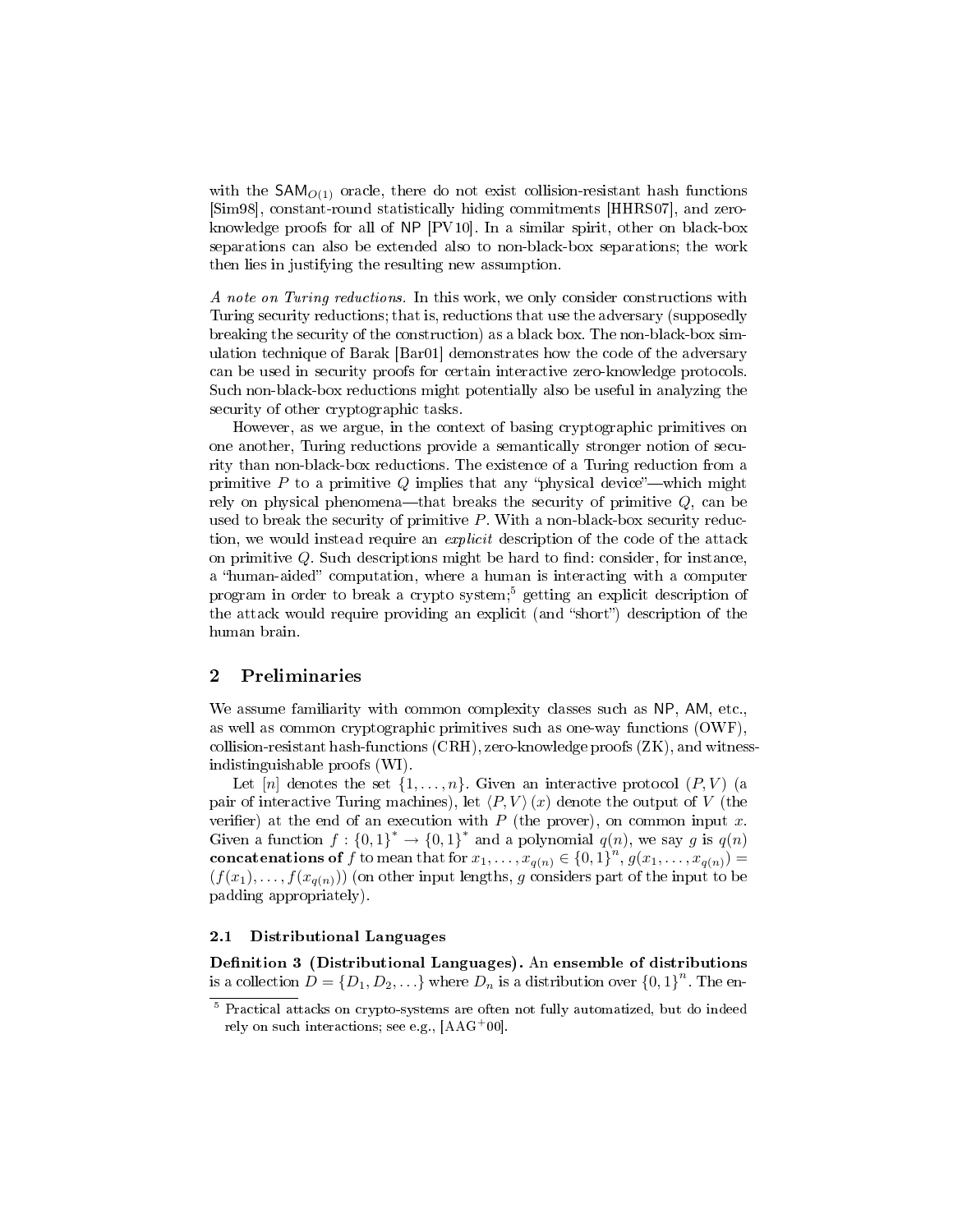semble is efficiently samplable if there exists a probabilistic polynomial-time algorithm S that, on input  $1^n$ , outputs a sample according to  $D_n$ . A distributional language is a pair  $(L, D)$  where L is a standard language and D is an ensemble of distributions.

A well known class of distributional languages is Dist-coNP; it contains the set of distributional languages  $(L, D)$  where  $L \in \text{coNP}$  and D is efficiently samplable.

#### 2.2 Hardness Amplification of One-Way Functions

The following lemma on hardness amplication of one-way functions is due to Yao [Yao82].

**Lemma 4 ([Yao82])** Let  $f : \{0,1\}^* \rightarrow \{0,1\}^*$  be an efficiently computable function. Given any polynomial  $q(n)$ , let g be  $q(n)$  concatenations of f. Then there is a PPT oracle machine  $A^{\circ}$  such that whenever  $\circ$  is an oracle that inverts q with non-negligible probability, i.e., there exists some polynomial  $p(n)$ such that for some set of  $n's$ ,

$$
\Pr_{x \leftarrow \{0,1\}^{nq(n)}} \left[ \mathcal{O}(g(x)) \in g^{-1}(g(x)) \right] \ge 1/p(n)
$$

then  $\mathcal{A}^{\mathcal{O}}$  inverts f with probability  $1 - 1/q(n)$ , i.e., for the same set of n's,

$$
\Pr_{x \leftarrow \{0,1\}^n} \left[ \mathcal{A}^{\mathcal{O}}(f(x)) \in f^{-1}(f(x)) \right] \ge 1 - 1/q(n)
$$

# 3 On  $\mathrm{Dist}^{\mathrm{1sided}}$  -coNP  $\not\subseteq \mathrm{Heur}_{\mathrm{1/poly}}$  AM

In this section we discuss our first assumption,  $\text{Dist}^{\text{1sided}}$  -coNP  $\not\subseteq \text{Heur}_{1/\operatorname{poly}}$  AM, starting with definitions, followed by its relation to other assumptions, and its implications on basing cryptography on one-way functions.

**Definition 5.** A distributional language  $(L, D)$  is in Dist<sup>1sided</sup> -coNP if and only if  $L \in \text{coNP}$ , D is efficiently samplable, and D only ranges over  $\bar{L}$ .

Remark 2. In other words,  $(L, D) \in$  Dist<sup>1sided</sup> -coNP if and only if  $(L, D) \in$ Dist-coNP and  $D$  only sample instances not in  $L$ .

**Definition 6.** A distributional language  $(L, D)$  is in  $\text{Heur}_{1/\text{poly}}$  AM if for every polynomial q, there exists an AM (i.e., constant-round public-coin) protocol  $(P, V)$  such that:

Completeness: If  $x \in L$ ,  $Pr(\langle P, V \rangle)(x) = 1] \geq 2/3$ .

**Soundness:** For every  $n \in \mathbb{N}$  and every machine  $P^*$ , with probability 1 –  $1/q(n)$ , an  $x \in \{0,1\}^n$  sampled from  $D_n$  conditioned on  $x \notin L$  satisfies  $Pr[\langle P^*, V \rangle(x) = 1] \leq 1/3.$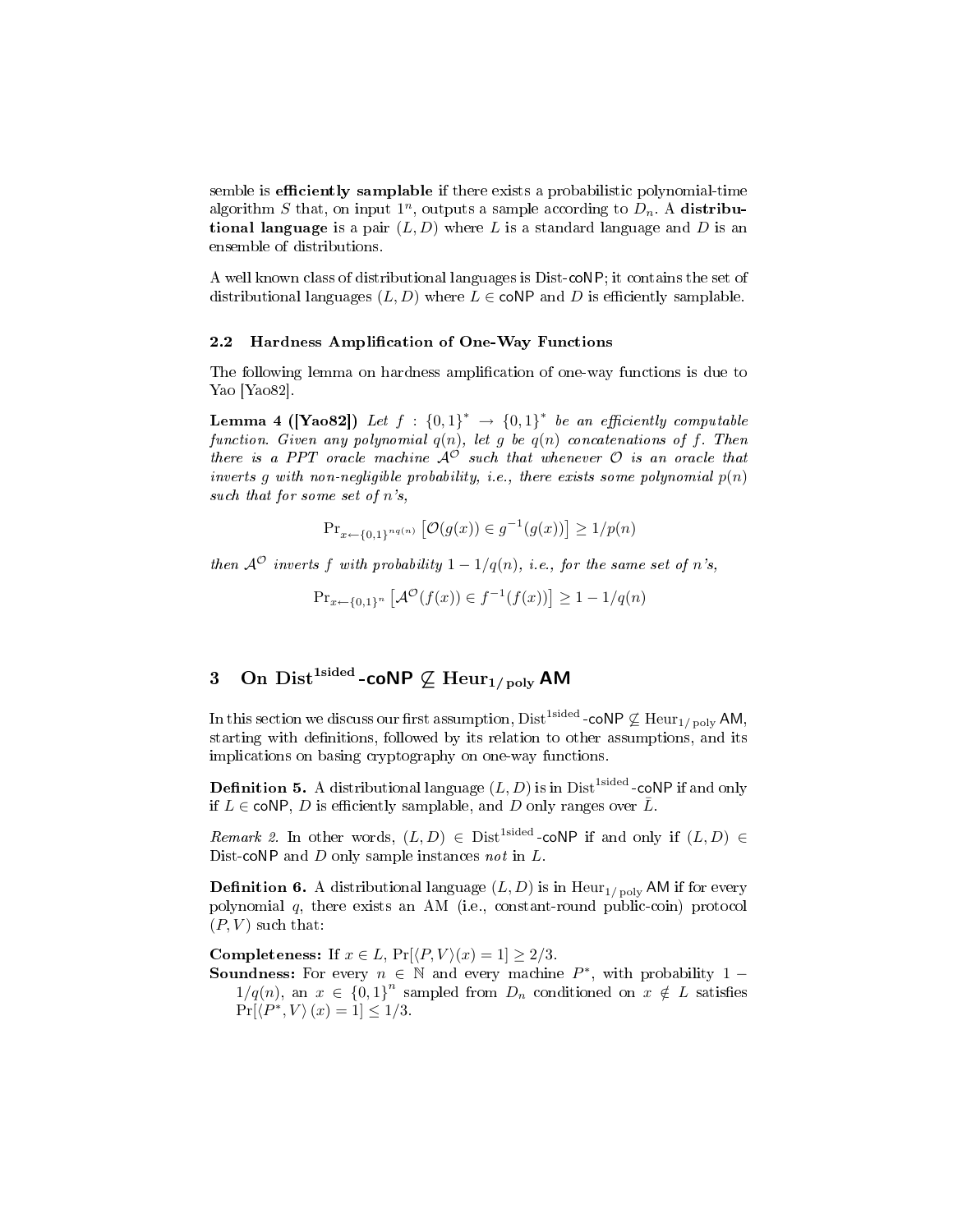*Remark 3.* As usual, the choice of  $2/3$  and  $1/3$  is arbitrary and can be amplified to  $1-2^{-n}$  and  $2^{-n}$ . Intuitively, the soundness condition means that L is almost in AM, except for a fraction of instances in  $\overline{L}$  that is sampled with (arbitrarily small) polynomial probability.

Remark 4. In a related work, Feige, Kim and Ofek give positive results in refuting restricted random  $\cos A T$  instances on average [FKO06]. The main difference between the notion of average refutation and our denition of heuristic veriability is in where errors are allowed. An average refutation algorithm may not refute a random unsatisfiable instance with small probability, but will never refute a satisfiable instance (i.e., perfect soundness). On a philosophical level, the work of [FKO06] gives a distribution of coSAT instances that may indeed be heuristically verifiable.

The complexity assumption we consider is Dist<sup>1sided</sup> -coNP  $\varphi$  Heur<sub>1/poly</sub> AM, which is a strengthening of the more standard assumption that Dist-coNP  $\nsubseteq$ Heur<sub>1/ poly</sub> AM, which in turn is the heuristic analog of coNP  $\nsubseteq$  AM.

Relation to other assumptions. To get a more concrete handle on our assumption, we prove that  $Dist^{1\text{sided}}$  -coNP  $\nsubseteq$   $Heur_{1/poly}$  AM is equivalent to the existence of an efficiently computable function  $f$  that is not heuristically co-range verifiable. i.e., there does not exist an AM protocol proving that an instance is outside the range of f, where soundness holds only with high probability with respect to random instances of  $f(x)$ . We then present several candidates for such a function (such as AES [DR02] and Learning Parity with Noise [BFKL93]). Using this equivalence, we also show that  $Dist^{1\text{side}}$  -coNP  $\mathcal{Q}$  Heur<sub>1/poly</sub> AM is implied by the existence of pseudorandom generators secure against BPP(Promise(AM ∩  $coAM)$ <sup>6</sup>

#### 3.1 Heuristic co-Range Verifiable Functions

Given a function f, consider the language  $\mathsf{Range}_f = \{f(x) | x \in \{0,1\}^*\}.$ 

**Definition 7.** f is heuristically co-range verifiable if for any polynomial  $p$ , there exists an AM (i.e., constant-round public-coin) protocol  $(P, V)$  such that:

**Completeness:** For every  $y \notin \text{Range}_f$ ,  $\Pr[\langle P, V \rangle(y) = 1] \geq 2/3$ . **Soundness:** For every  $n \in \mathbb{N}$  and every machine  $P^*$ , with probability  $1-1/p(n)$ over  $x \leftarrow \{0,1\}^n$ ,  $Pr[\langle P^*, V \rangle (f(x)) = 1] \leq 1/3$ .

Theorem 8 Dist<sup>1sided</sup> -coNP  $\varphi$  Heur<sub>1/ poly</sub> AM if and only if there exists an  $efficiently\ computable\ function\ that\ is\ not\ heuristically\ co-range\ verifiable.$ 

Proof. We show each direction separately.

<sup>6</sup> Traditionally, NW-style [NW94] PRGs against AM have been considered in the literature (see e.g., [MV05]); in contrast, we require a BMY-style [BM84,Yao82] "cryptographic" PRG.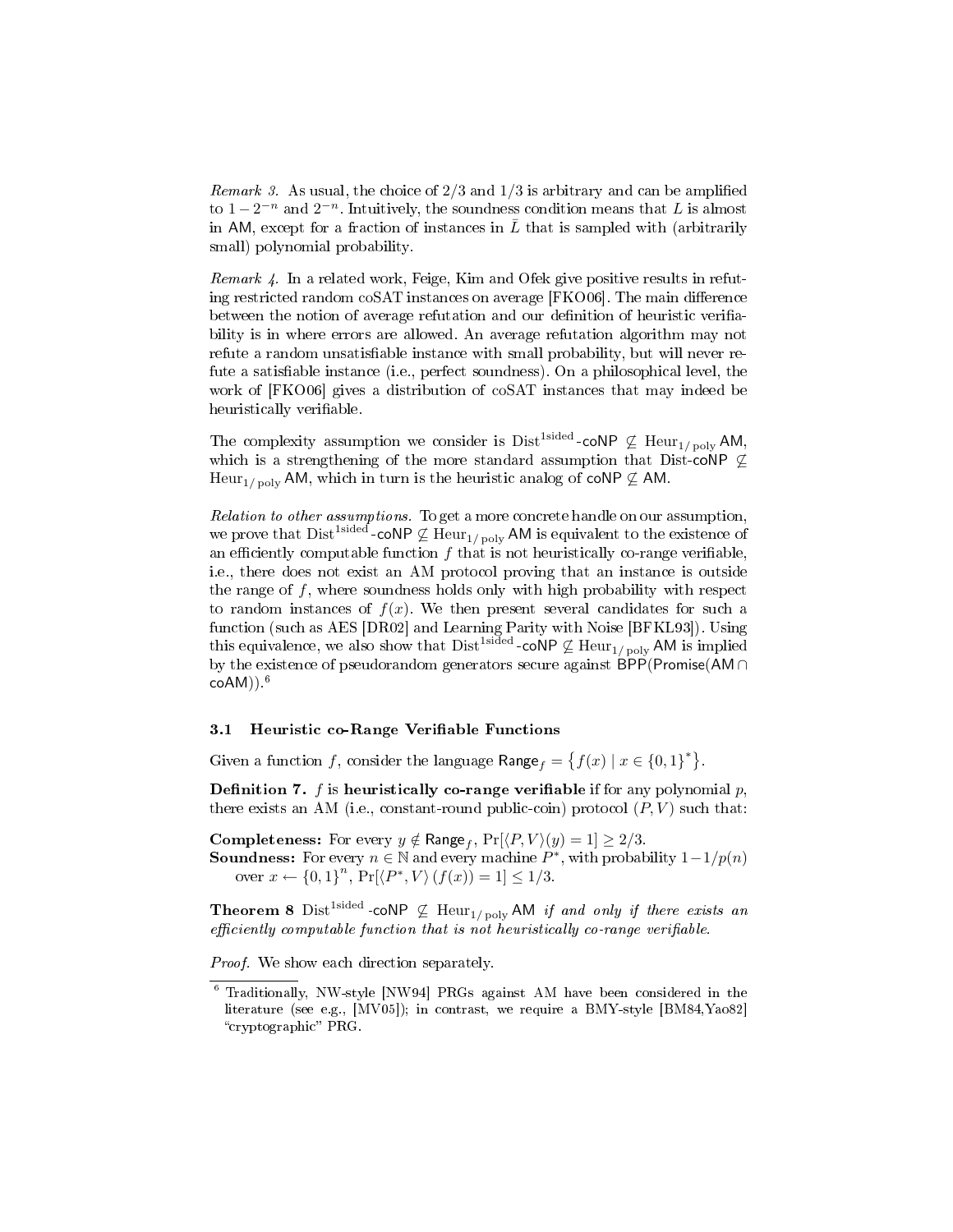- **if part:** Let f be a function that is not heuristically co-range verifiable. By padding the input/output of  $f$ , construct another efficiently computable function g that is length preserving (i.e.,  $|g(x)| = |x|$  for all x). It is easy to see that padding preserves heuristic co-range verifiability, and so  $g$  is also not heuristically co-range verifiable. Consider the Dist<sup>1sided</sup> -coNP distributional language  $(L, D)$  where  $L = \overline{\text{Range}_q}$  and  $D_n$  is the distribution that results from computing g on a uniformly random  $x \in \{0,1\}^n$ . Because g is not heuristically co-range verifiable,  $(L, D) \notin \text{Heur}_{1/\text{poly}}$  AM.
- "only-if" part: Let  $(L, D)$  be a distributional language such that  $(L, D) \in$ Dist<sup>1sided</sup> -coNP and  $(L, D) \notin \text{Heur}_{1/\text{poly}}$  AM, and let  $t(n)$  be a bound on the random bits required to efficiently sample from  $D_n$ . Define f on input  $x \in \{0,1\}^{t(n)}$  to be the result of sampling from  $D_n$  given randomness x (for other input lengths,  $f$  may treat part of the input as padding).  $f$  is an efficient function since  $D$  is efficiently samplable, and  $f$  is not heuristically co-range verifiable precisely because  $(L, D) \notin \text{Heur}_{1/\text{poly}}$  AM.

The statement " $f$  is heuristically co-range verifiable" can be viewed as an average-case (heuristic) variant of the statement "Range $_f \in \text{coAM}$ ". (Also observe that if f is efficiently computable then Range<sub>f</sub>  $\in$  NP  $\subseteq$  AM.) We believe that the existence of such functions is a reasonable average-case generalization of SAT  $\notin$  coAM: Just as it seems "unlikely" that there exist AM proofs for proving that a string is outside an arbitrary NP set, it seems "unlikely" that there is a AM proof for proving that a string is outside the range an arbitrary efficiently computable function, even if we only require soundness to hold for a random string in the range of the function.

Candidate functions that are not heuristic co-range verifiable. Although many traditional one-way functions (based for example on the hardness of factoring, RSA, discrete log [Rab80], or lattice-based problems [GG00,AR05]) are co-range verifiable, there are also "natural" one-way functions for which we do not know of co-range verifiability protocols. We here briefly discuss a few functions that are not known to be heuristically co-range verifiable.

- Generalized AES: AES is a permutation on 128 bits [DR02]; that is, for a 128 bit seeds, AES<sub>s</sub> is a permutation on defined on  $\{0,1\}^{128}$ . However, due to the algebraic nature of the construction of AES, it can easily be generalized to longer input lengths. Let  $\text{AES}^n$  denote this generalized version of AES to *n*-bit inputs. Now, consider the (one-way) function  $f(x) = \text{AES}^{|x|}_x(0^{|x|})$ . It would seems unlikely that this function is heuristically co-range verifiable.
- Random Binary Linear Codes: A random binary linear code is obtained by encoding a message  $x \in \{0,1\}^n$  as Ax where A is a random  $m \times n$  binary matrix. Given the matrix  $A$  and a codeword  $y$ , it is easy to find the corresponding message x when  $m \geq n$ . However, the problem of finding x becomes hard when only a "noisy" codeword is given. The learning parity with noise (LPN) problem requires finding a random secret x, given  $(A, Ax + e)$  where  $e$  is a "short" (binary) error vector. The worst-case variant of the LPN problem (i.e. given a set of equations  $Ax = s$  to find x that maximally satisfies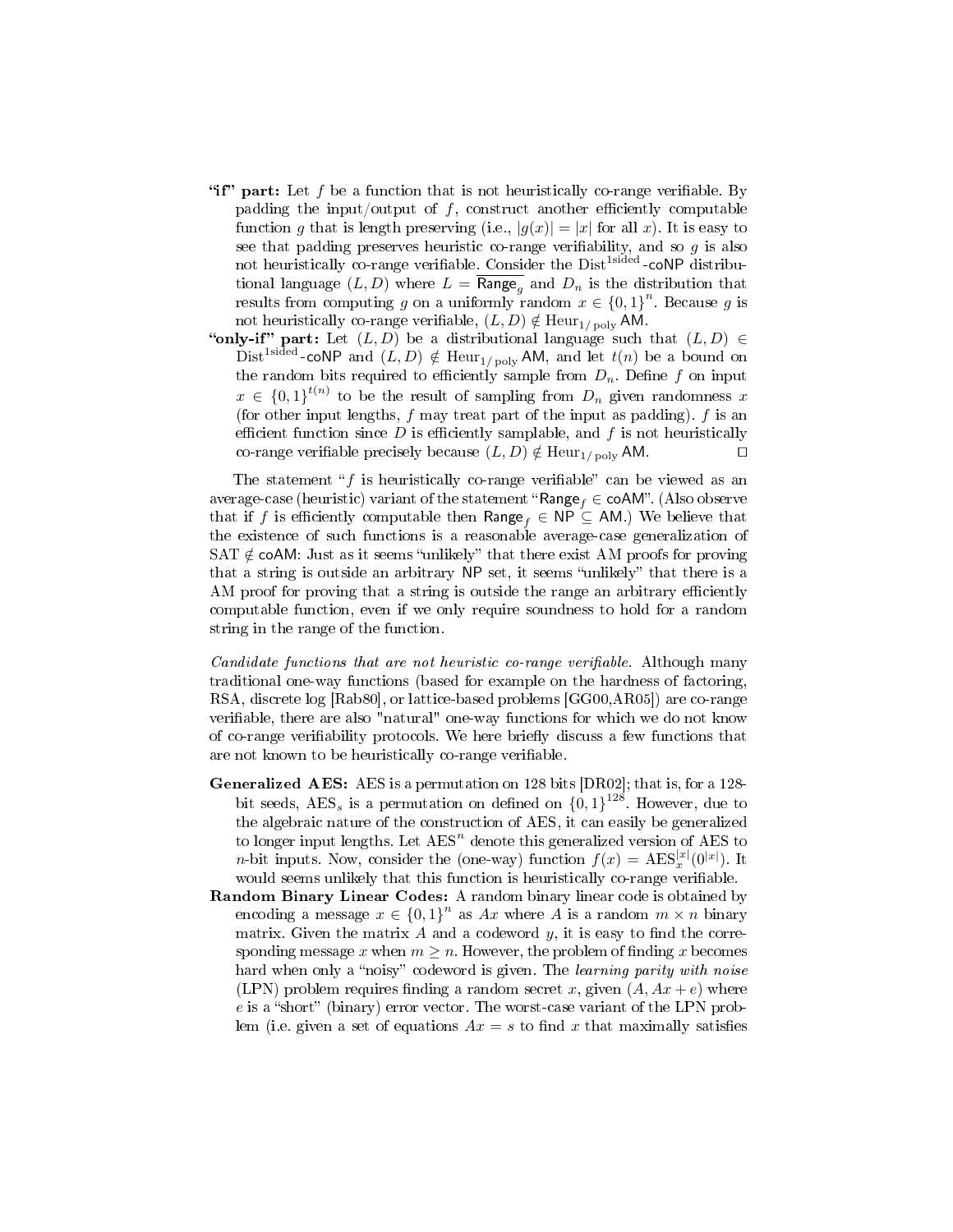the equations) is known to be NP-hard even to approximate [Hås01]. The average-case version of LPN is also believed to be intractable: the  $\text{LPN}_{p,m}$ assumption [BFKL93] states that for  $p \in (0, \frac{1}{2})$  and polynomial m, there is no PPT algorithm that finds  $x$  with more than negligible probability given  $(A, Ax + e \mod 2)$  where A is a random  $m \times n$  binary matrix and every component of  $e$  is set to 1 independently with probability  $p$ . It seems like a reasonable strengthening of the LPN assumption to say that the function  $x \mapsto (A, Ax + e \mod 2)$  is not heuristically co-range verifiable, for some choices of m and p. In other words, there is no AM-proof showing that a binary string y is "far" from  $Ax$  for any x, even if soundness only holds for randomly perturbed codewords.

Pseudo-random Generators secure against BPP(Promise(AM ∩ coAM)): While not a specific function, we show that this class of PRGs are not heuristically co-range verifiable.

**Definition 9.** Let  $U_n$  denote the distribution of uniform bit-strings of length n. A collection of efficiently computable functions  $\mathcal{G} = \{g_n : \{0,1\}^n \rightarrow$  ${0,1}^{n+1}$ <sub>n∈N</sub> is a PRG secure against BPP(Promise(AM∩coAM)) if no PPT adversary with a Promise(AM ∩ coAM) oracle can distinguish the ensembles  ${g_n(U_n)}_{n\in\mathbb{N}}$  and  ${U_{n+1}}_{n\in\mathbb{N}}$  with non-negligible probability in n.

**Claim 10** Let  $g : \{0,1\}^n \rightarrow \{0,1\}^{n+1}$  be a PRG secure against BPP(Promise(AM  $\cap$  coAM)). Then g is not heuristically range verifiable.

*Proof.* Assume for contradiction that q is heuristically range verifiable. By the definition of heuristic range verifiability, there is a AM protocol  $(P, V)$ such that on input  $g(x)$  for a uniformly random  $x \in \{0,1\}^n$ , V rejects  $g(x)$ with probability at least  $1-1/n$ . Let  $S = \{x \in \{0,1\}^n \mid \Pr[V \text{ rejects } g(x)] \leq$  $1/n$  (i.e., the set of x where V fails to reject  $g(x)$ ). Then we must have

$$
\Pr_{x \leftarrow \{0,1\}^n} [x \in S] \le 2/n
$$

Let  $T = \{g(x) | x \in S\}$ , i.e., the set of inputs where  $(P, V)$  has high soundness error. Now consider the promise problem  $\Pi = (I_V, \Pi_N) = (R$ ange<sub>a</sub> – T,  $\mathsf{Range}_g$ ). Note that  $\Pi$  is trivially in  $\mathsf{NP} \subseteq \mathsf{AM},$  and that  $\Pi \in \mathsf{coAM}$  by definition of T (via protocol  $(P, V)$ ). Therefore  $\Pi \in AM \cap coAM$ .

We now describe a polynomial-time distinguisher  $D$  that has oracle access to a decision procedure for the the promise problem  $\Pi$ . On input y,  $\mathcal D$  simply outputs  $\Pi(y)$ . To show that  $\mathcal D$  is a good distinguisher for g, observe that

$$
\Pr_{x \leftarrow \{0,1\}^n}[\mathcal{D}(g(x)) = 1] \ge \Pr_x[g(x) \notin T] = \Pr_x[x \notin S] \ge 1 - \frac{2}{n}
$$

On the other hand,

$$
\Pr_{y \leftarrow \{0,1\}^{n+1}}[\mathcal{D}(y) = 1] \le \Pr_y[y \notin \mathsf{Range}_g] \le \frac{1}{2} \quad \Box
$$

Claim 10 together with forthcoming theorems yields the following trade-off: if certain cryptographic primitives can be based on OWFs, then there does not exist PRGs secure against BPP(Promise(AM ∩ coAM)).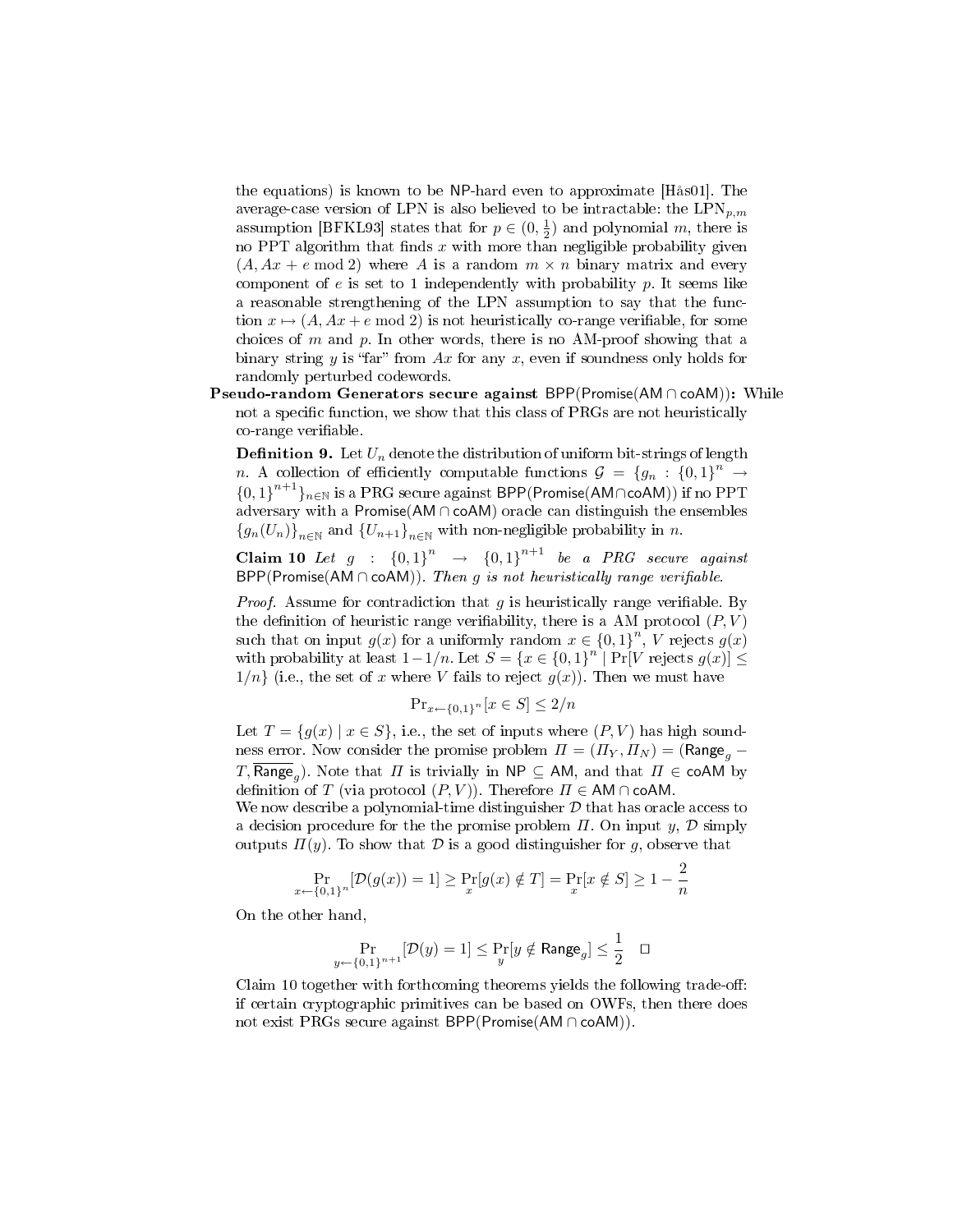# 3.2 Consequences of Dist $^{1\text{sided}}$  -coNP  $\not\subseteq \text{Heur}_{1/\operatorname{poly}}$  AM

The assumption Dist $^{1\text{sided}}$  -coNP  $\not\subseteq \text{Heur}_{1/\text{poly}}$  AM implies some impossibility results on basing cryptographic primitives on one-way functions. First, we provide an outline of our proof framework.

Recall that we consider arbitrary non-black-box (and even non explicit) constructions based on one-way functions, but restrict our attention to Turing (black-box) security reductions. This means a primitive  $P$  constructed from a one-way function f is accompanied by a PPT oracle reduction  $R^{\mathcal{O}}$ , such that whenever  $\hat{O}$  is an oracle that "breaks the security of P,  $R^{\hat{O}}$  inverts the f with non-negligible probability. We will show that for certain primitives  $P$  and respective oracles O that break the security of P, the reduction  $R^{\mathcal{O}}$  can be emulated in an AM protocol, allowing the verifier of the AM protocol to invert the one-way function. Coupled with the Yao's amplification lemma (Lemma 4), the verifier can actually invert f with very high probability, and therefore heuristically verify the co-range of  $f$  (by checking for a lack of inverses).

We present the lower-bound result for one-way permutations and Strong WI AM proofs based on OWFs below.

On Basing One-Way Permutations on One-Way Functions We first formalize the definition of basing one-way permutations (OWP) on one-way functions (OWF) with Turing (black-box) reductions, and show that such a construction is ruled out by the assumption  $\text{Dist}^{\text{1sided}}$  -coNP  $\not\subseteq \text{Heur}_{1/\text{poly}}$  AM.

#### Definition 11. We say that OWPs can be based on OWFs if:

- Construction: There is a mapping that takes the description of any polynomialtime function  $f$  (candidate OWF) and outputs the description of a permutation  $\phi = \phi_f$  (candidate OWP).
- **Reduction:** For any polynomial-time function  $f$ , there is a PPT oracle algorithm  $R_f$  such that whenever  $\mathcal O$  inverts  $\phi$ , i.e., there is a polynomial p such that  $\Pr_{x \leftarrow \{0,1\}^n}[\mathcal{O}(\phi(x)) = x] \ge 1/p(n)$ ,  $R_f^{\mathcal{O}}$  inverts f, i.e., there is some polynomial  $p'$  such that

$$
\Pr_{x \leftarrow \{0,1\}^n} [R_f^{\mathcal{O}}(f(x)) \in f^{-1}(f(x))] \ge 1/p'(n)
$$

The following theorem is proved using our framework combined with the work of [Bra83].

Theorem 12 If  $OWPs$  can be based on  $OWFs$ , then  $Dist^{1\text{sided}}$ -coNP  $\subseteq$  $Heur_{1/\text{poly}}$  AM (contradicting our assumption).

*Proof.* Suppose that OWPs can be based on OWFs. We will show that every efficiently computable function is heuristically co-range verifiable. Fix any efficient function f and polynomial  $q(n)$  (as in the definition of heuristically co-range verifiability), and define g to be  $q(n)$  concatenations of f. By assumption, there exists a permutation  $P<sub>g</sub>$  and an efficient security reduction  $R<sub>g</sub>$  such that, given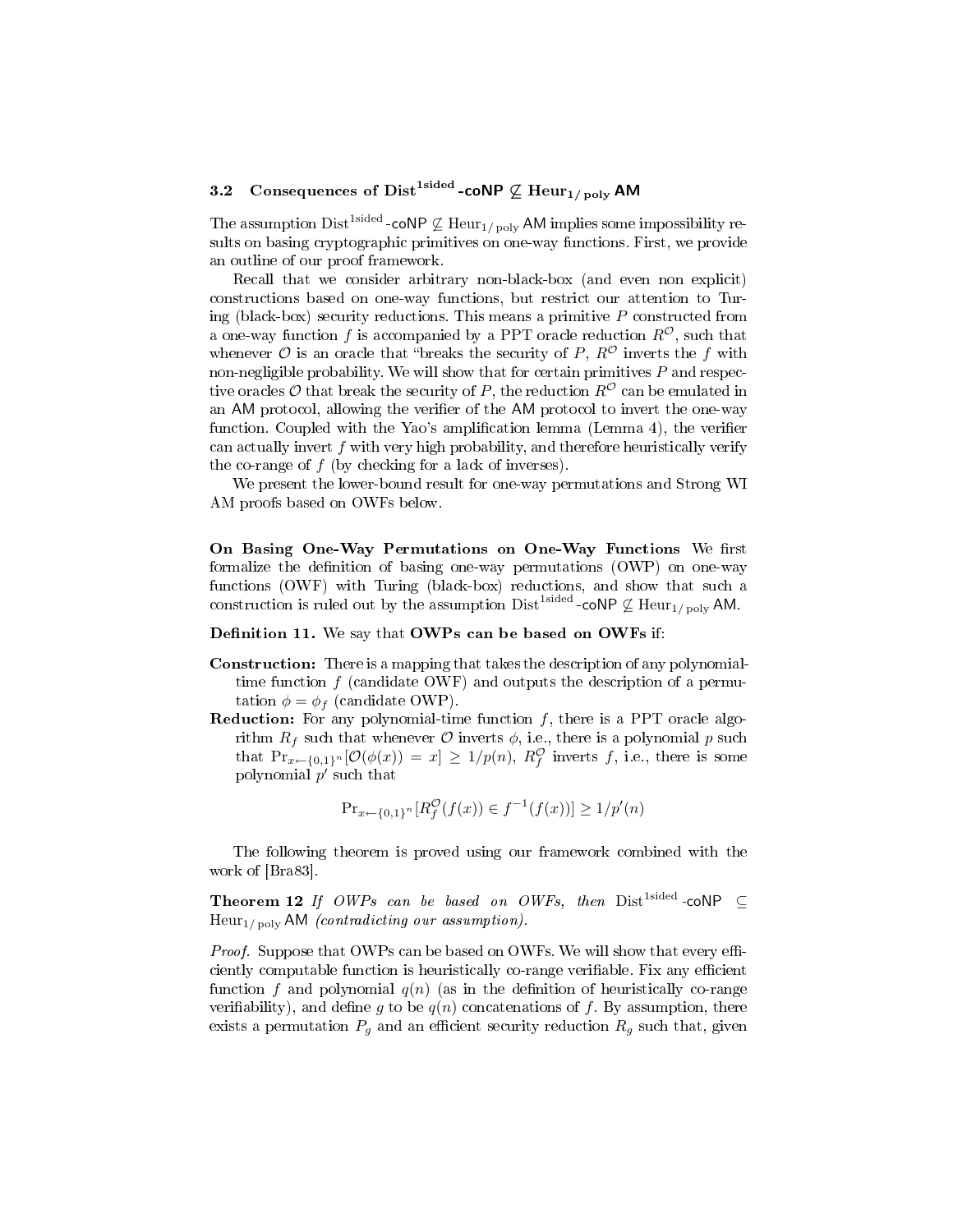an oracle  ${\cal O}$  that inverts  $\phi$  inverts  $g,$   $R_g^{\cal O}$  inverts  $g$  with non-negligible probability. Using Lemma 4, we can construct a new efficient reduction  $\tilde{R}_f$  that, given an oracle  $\mathcal O$  that inverts  $\phi$  inverts  $g, \tilde R_f^{\mathcal O}$  inverts  $f$  with probability  $1 - 1/q(n)$ .

Next we recall from [Bra83] an AM protocol that allows the verifier to run  $\tilde{R}_f$ without access to  $\mathcal O$ . The verifier start by sending the prover a sufficiently long random string to act as the random tape of  $\tilde{R}_f$ . The prover then runs  $\tilde{R}_f$  with the given randomness, solving oracle queries as needed. When  $\tilde{R}_f$  terminates, the prover sends the output of  $\tilde{R}_f$  as well as any oracle query-answer pairs encountered in the execution of  $\tilde{R_f}$  to the verifier. The verifier can check the validity of the oracle query-answer pairs, and the validity of the execution using the given oracle query-answer pairs. On common input  $y$ , the verifier accepts if and only if  $\tilde{R}_f(y)$  fails to find an inverse.

- **Completeness:** If  $y \notin \mathsf{Range}_f$ , and if the prover simulates  $\tilde{R}_f(y)$  honestly, then the verifier will always accept the simulation, and of course  $\tilde{R}_f$  will never find an inverse to  $y$  under  $f$ . Hence we have completeness probability 1.
- **Soundness:** We may assume that the verifier accepts the execution of  $\tilde{R}_f(y)$ provided by the (possibly cheating) prover. In this case, the simulated execution of  $\tilde{R}_f(y)$  is identical to a real execution of  $\tilde{R}_f^{\mathcal{O}}(y)$  for a "perfect oracle"  $O$  that answers all queries correctly; this is because every oracle has exactly one answer. Therefore:

$$
\Pr_{x \leftarrow \{0,1\}^n} [\tilde{R}_f(f(x)) \in f^{-1}(f(x))] > 1 - 1/q(n)
$$

By an averaging argument, we have that with probability at least  $1-3/q(n)$ over a random  $x \in \{0,1\}^n$ ,  $y = f(x)$ ,

$$
\Pr[\tilde{R}_f(f(x)) \in f^{-1}(f(x))] > 2/3
$$

in which case the verifier would reject.

This concludes that  $f$  is heuristically co-range verifiable.

*Remark 5.* The difficulty of extending Theorem 12 to other cryptographic primitives comes from constructing an AM protocol. For many primitives (e.g., collections of trapdoor one-way functions), an oracle that breaks the security of the primitive suffers from two caveats: some queries have no answers (which cannot be checked by the verifier), and some queries have multiple answers (which allow a cheating prover to adaptively select the answer). These difficulties are well known; see [BT03,AGGM06,HMX10].

Theorem 12 can be extended beyond one-way permutations. For example, it can rule out basing *certified collection of (trapdoor)* permutations on one-way functions [BY96]. In this case, an oracle query consists of a candidate permutation description and a candidate image. The verifier can check whether each description is indeed a valid permutation in the collection (certifiable), and if so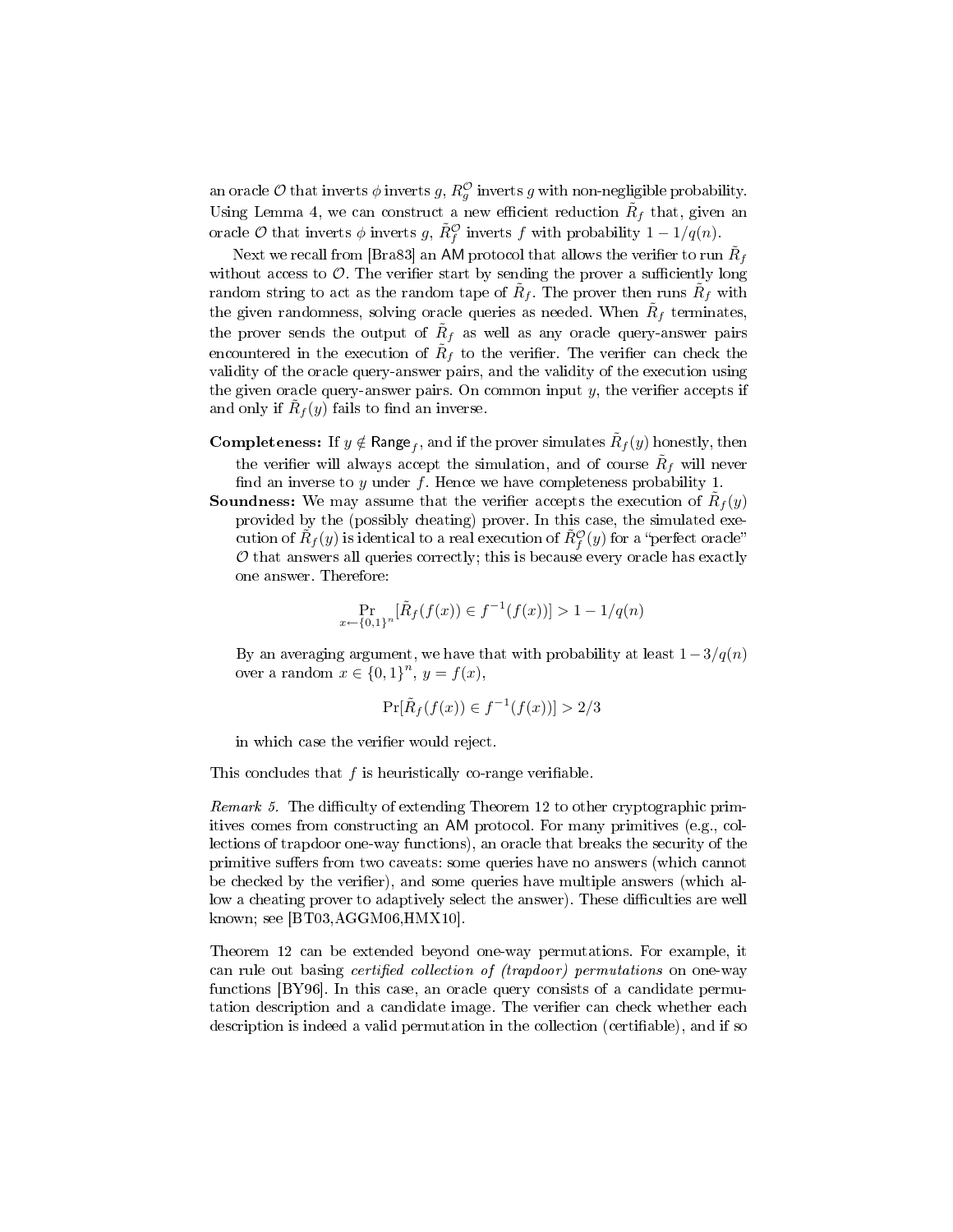expect a unique inverse of the given image. (We may even extend the definition of "certified" to mean certifiable under an AM protocol.)

Another example is to rule out basing *size-verifiable*, *polynomial-sized* preimage one-way functions on one-way functions [AGGM06]. In this case, sizeverifiable one-way functions allow the verifier to check the pre-image size of any oracle query (in particular the verifier checks whether a pre-image exists). Then, the verifier may ask the prover to provide all polynomially many pre-images to force a unique answer.

On Basing Public-Coin Strongly Witness Indistinguishable Proofs on **OWFs** Using the same framework, we rule out the possibility of basing  $O(1)$ round public-coin strongly witness-indistinguishable proofs (Strong-WI AM) for languages in NP on OWFs. Below, we provide the result and brief overview of the proof. The complete proof will appear in the full version.

The definition of basing Strong-WI AM proofs on OWFs can be extended similarly to OWPs. Roughly speaking, for any language  $L$ , there exists a mapping from the description of any function  $f$  to a protocol  $(P_f^\mathsf{sWI}, V_f^\mathsf{sWI})$  and a reduction  $R$  such that for any adversary  $O$  and pair of ensembles of distributions,  $\left\{D_n^1\right\}_{n\in\mathbb{N}}$ and  $\{D_n^2\}_{n\in\mathbb{N}}$ , and  $D_n^1$  and  $D_n^2$  are distributions over  $L \cap \{0,1\}^n \times \{0,1\}^*$ , if O distinguishes proofs of statements using  $(P_f^{\text{sWI}}, V_f^{\text{sWI}})$  sampled from the two distributions  $D_n^1$  and  $D_n^2$ , then  $R^O$  inverts  $f$  with non-negligible probability. The main result we obtain using the work of [Pas06] is

**Theorem 13** If there exists  $O(1)$ -round Strong-WI AM proof systems with perfect completeness based on OWFs for all NP-languages, then  $\mathrm{Dist}^{\mathrm{1sided}}$  -coNP  $\subseteq$  $Heur_{1/ \text{poly}}$  AM

On a high-level, [Pas06] shows how to construct a game  $G^f$  from any function f using a Strong-WI AM protocol for NP languages based on f such that there exists a reduction from breaking the game to inverting the function  $f$ . Additionally, he shows that a worst-case breaking oracle for  $G^f$  can be simulated using an AM protocol. We obtain our result using the same game  $G<sup>f</sup>$  but instead of using any one-way function  $f$ , we use the function  $q$  obtained from any language  $(L, D) \in \mathrm{Dist}^{1 \mathrm{sided}}$  -coNP as in the proof for OWP. Since a worst-case breaker can be simulated using an AM protocol, following the proof technique from Theorem 12, it essentially follows that  $(L, D) \in \text{Heur}_{1/\text{poly}}$  AM.

# 4 On One-Way Functions Secure Against  $PPT^{SAM_{O(1)}}$

In this section we explore our second assumption: the existence of one-way functions that cannot be inverted by  $PPT^{SAM_{O(1)}}$ : efficient algorithms that have access to a  $SAM<sub>O(1)</sub>$  oracle.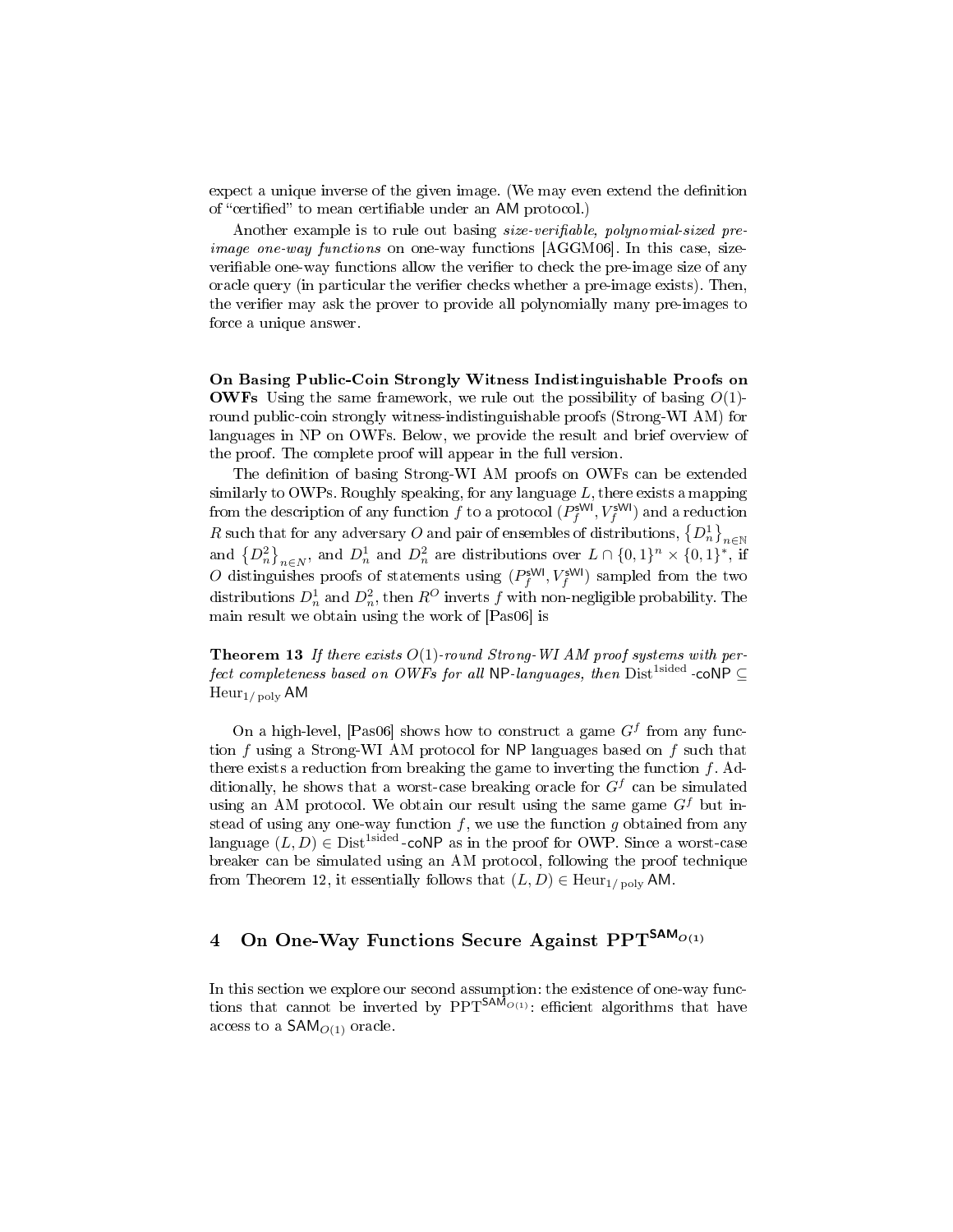#### 4.1 Definition of the SAM oracle

Let  $M$  be a probabilistic interactive Turing machine that runs a  $d$ -round protocol. Let  $\text{Trans}_i = (a_1, b_1, \ldots, a_i, b_i)$  be a partial transcript of the messages exchange with  $M(1^n)$  in an execution. We use :: to denote appending messages to a transcript. Define  $R_{\text{\tiny{TRANS}}_i}(M)$  to be the set of all random tapes  $\tau$  for which  $M_{\tau}(1^n, a_1, b_1, \ldots, b_{i-1}) = a_i$  for all  $j < i$ ; we say that such a  $\tau$  is consistent with respect to TRANS<sub>i</sub>. Without loss of generality, we assume that M sends the first message (i.e., outputs a message on initiation). The oracle  $SAM_{d(n)}$  takes inputs of the form  $Q = (M(1^n), \text{TRANS}_i, r)$  where  $\text{TRANS}_{i-1} = (a_1, b_1, \ldots, b_{i-1})$  is a partial transcript and  $r \in \{0,1\}^*$ . On input Q,  $\mathsf{SAM}_{d(n)}$  outputs  $(\tau', \text{Trans}_{i-1} :: a_i)$ such that  $\tau' \in R_{\text{Trans}_{i-1}}(M(1^n))$  and  $M_{\tau'}(1^n, \text{Trans}_i) = a_i,^7$  with the following restrictions:

- 1. If  $i > 1$ , then  $(a_1, b_1, \ldots, a_{i-1})$  was the result of a previous query of the form  $(M, (a_1, b_1, \ldots, b_{i-2}), r')$  for some  $r' \in \{0,1\}^*$ .
- 2.  $\tau'$  is uniformly distributed in  $R_{\text{Trans}_{i-1}}(M)$  over the randomness of  $\textsf{SAM}_{d(n)},$ independent of all other queries.
- 3. SAM<sub>d(n)</sub> answers queries only up to a depth  $d(n)$ , i.e.  $i \leq d(n)$ .

Otherwise,  $\mathsf{SAM}_{d(n)}$  outputs  $\perp$ . The role of r in the query is to obtain new and independent samples for each  $r$  and to allow a verifier to obtain the same sample query by querying on the same  $r$ .

Our above description of the  $\mathsf{SAM}_{d(n)}$ -oracle is a stateful instantiation of the oracle defined in [HHRS07]. Just as in [HHRS07], for our results, we need the oracle to be stateless; [HHRS07] specify how to modify the oracle to achieve this (using "signatures"); we omit the details. When clear from context, we drop the input  $1^n$  to M.

**Definition 14.** We say that a (one-way) function  $f: \{0,1\}^* \to \{0,1\}^*$  is se- $\tt{cure~against}$  (or  $\tt{hard~to~invert~by}$  )  $\tt{PPT}^{\mathsf{SAM}_d}$  if for every oracle  $\tt{PPT}$  machine A there exists a negligible function  $\nu(\cdot)$  such that

$$
\Pr[x \leftarrow \{0, 1\}^n; y = f(x) : A^{\mathsf{SAM}_d}(y) \in f^{-1}(y)] \le \nu(n)
$$

In this work, we focus on the  $SAM<sub>O(1)</sub>$  and in the rest of the paper, we refer to this oracle simply by SAM.

**Definition 15.** We say that a language L is in BPP<sup>SAM</sup> if there exists an oracle PPT machine  $M$  such that the following holds:

**Completeness:** For every  $x \in L$ ,  $Pr[M^{\text{SAM}}(x) = 1] \geq 2/3$ **Soundness:** For every  $x \notin L$ ,  $Pr[M^{\text{SAM}}(x) = 1] \leq 1/2$ 

The second assumption that we consider to establish non black-box lower bounds is the existence of one-way functions that are secure against PPT<sup>SAM</sup>. We justify our assumption in the next section.

<sup>&</sup>lt;sup>7</sup> It suffices to consider an oracle that merely outputs  $\tau'$ , however, we consider SAM that additionally outputs  $\text{trans}_{i-1} :: a_i$  for ease of exposition.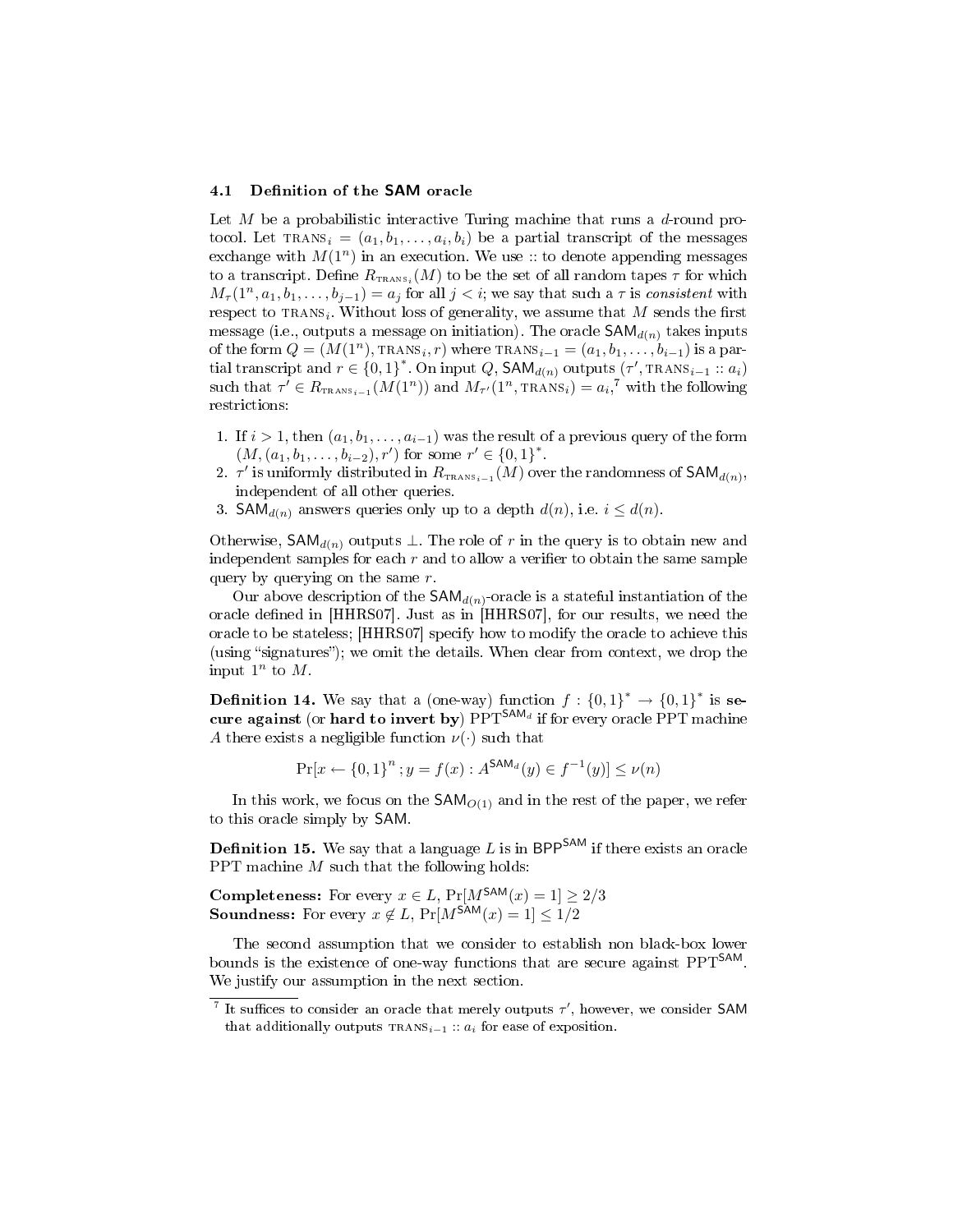# 4.2 Relation to Dist $^{1\text{sided}}$  -coNP  $\not\subseteq \text{Heur}_{1/\text{poly}}$  IP $[\text{PPT}^{\textsf{NP}}]$

**Definition 16.** A distributional language  $(L, D)$  is in  $\text{Heur}_{1/\text{poly}}$  IP[PPT<sup>NP</sup>] if for every polynomial q, there exists an interactive protocol  $(P, V)$  where  $P \in$ PPT<sup>NP</sup> (oracle PPT machine with oracle access to an NP oracle) such that:

Completeness: If  $x \in L$ ,  $Pr[\langle P, V \rangle](x) = 1] \geq 2/3$ .

**Soundness:** For every  $n \in \mathbb{N}$  and every machine  $P^*$ , with probability 1 –  $1/q(n)$ , an  $x \in \{0,1\}^n$  sampled from  $D_n$  conditioned on  $x \notin L$  satisfies  $Pr[\langle P^*, V \rangle(x) = 1] \leq 1/3.$ 

The assumption Dist<sup>1sided</sup> -coNP  $\varphi$  Heur<sub>1/poly</sub> IP[PPT<sup>NP</sup>] is a heuristic extension of the worst case assumption coNP  $\varphi$  IP[PPT<sup>NP</sup>], i.e., there are no interactive proofs for coSAT where the prover is efficient with a NP oracle. While coNP  $\varphi$  IP[PPT<sup>NP</sup>] is not as well studied as more standard assumptions like coNP  $\nsubseteq$  AM, the search for the aforementioned interactive proof for coSAT has been open since the question was raised by Babai, Fortnow and Lund in 1991 [BFL91]. Next we show that  $\mathrm{Dist}^{1\mathrm{sided}}$  -coNP  $\not\subseteq \mathrm{Heur}_{1/\mathrm{poly}}$  IP[PPT<sup>NP</sup>] implies the existence of one-way functions secure against  $PPT^{SAM}$ ; the bulk of the technical content of the proof is taken from [HMX10].

**Lemma 17** If Dist<sup>1sided</sup> -coNP  $\not\subseteq$  Heur<sub>1/poly</sub> IP[PPT<sup>NP</sup>], then there exists a oneway function that is secure against  $PPT^{SAM}$ 

*Proof.* We prove the contrapositive. Suppose all efficiently computable functions can be inverted by  $PPT^{SAM}$ . Fix any  $(L, D) \in Dist^{1sided}$ -coNP and any polynomial q as in the definition of  $\text{Heur}_{1/\text{poly}}$  IP[PPT<sup>NP</sup>]. We will show that  $(L, D) \in \text{Heur}_{1/\text{poly}}$  IP[PPT<sup>NP</sup>].

Let  $t(n)$  be a bound on the randomness required to efficiently sample from  $D_n$ , define f on input  $x \in \{0,1\}^{t(n)}$  to be the result of sampling from  $D_n$  given randomness x, and let  $g = g_q$  be  $q(n)$  concatenations of f. By assumption, there is a PPT oracle algorithm R such that  $R^{SAM}$  inverts g with polynomial probability. By Lemma 4, we can further construct a PPT oracle algorithm  $\tilde{R}$ such that  $\tilde{R}^{\text{SAM}}$  inverts f with probability  $1 - 1/q(n)$ .

By the work of Haitner et. al [HMX10], the reduction  $\tilde{R}$  can be simulated in an interactive proof  $(P, V)$  where the P is an efficient algorithm with access to an NP oracle. Specifically, using Theorem 5.2 of  $[HMX10]^{8}$ , with parameter  $\delta = 1/q$ ,  $(P, V)$  has two properties:

**Completeness:**  $(P, V)$  has completeness error  $1/q(n)$  (the probability that V aborts).

**Soundness:** For any (possibly cheating) prover  $P^*$ , if V does not abort,  $\langle P^*, V \rangle(y)$ (the output of V) and the output of  $\tilde{R}^{SAM}(y)$  has statistical difference at most  $1/q(n)$ .

 $8$  The theorem number refers to the full version of [HMX10] on ECCC.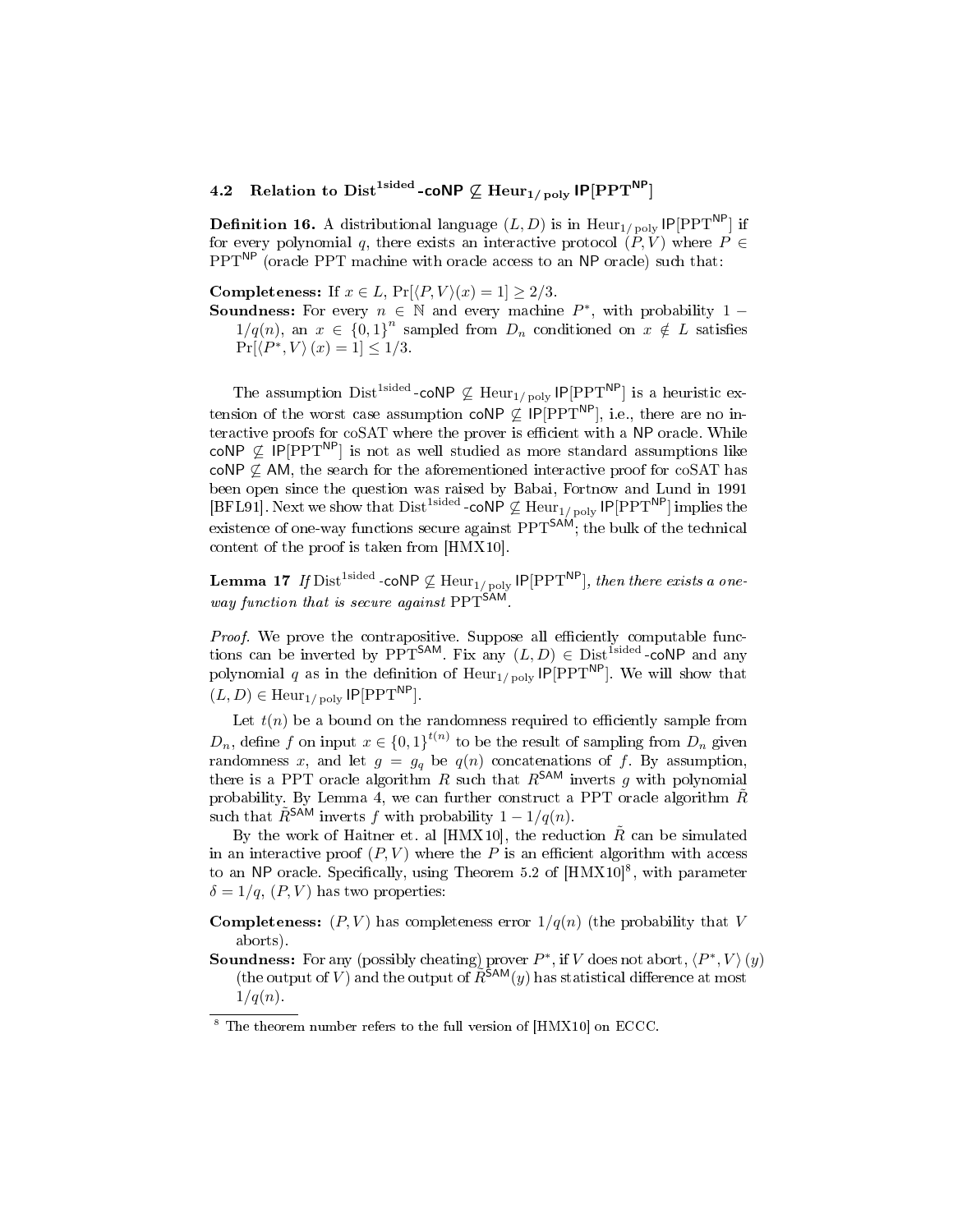We modify the protocol so that  $V$  on input  $y$  accepts if and only if  $V$  does not abort during the simulation of  $R$ , and that  $R$  does not find an inverse of y under f. The resulting protocol shows that  $(L, D) \in \text{Heur}_{1/\text{poly}} \, \text{IP}[\text{PPT}^{\text{NP}}]$ :

- **Completeness:** On input  $y \in L$ , i.e.,  $y \notin \mathsf{Range}_f$ , V only rejects during the simulation of  $\tilde{R}$  because  $\tilde{R}$  can never find an inverse to y. Therefore V rejects with probability at most  $1/q(n)$ .
- **Soundness:** Let  $P^*$  be an arbitrary machine. On a random input  $y \notin L$  distributed according to  $D_n$ , i.e.,  $y = f(x)$  for a random  $x \in \{0,1\}^{t(n)},$   $\tilde{R}^{\mathsf{SAM}}(y)$ would find an inverse of y with probability  $1 - 1/q(n)$ . Therefore, if V does not reject the simulation of  $\tilde{R}$  provided by  $P^*, V$  would find an inverse of  $y$ with probability at least  $1 - 2/q(n)$ . By an averaging argument, with probably at least  $1 - 3/q(n)$  over choosing y from  $D_n$ ,  $Pr[\langle P^*, V \rangle(y) = 0] \geq 2/3$ .

## 4.3 Consequences of the existence of one-way function secure w.r.t  $PPT^{SAM}$

Assuming the existence of one-way function secure against  $PPT^{\mathsf{SAM}}$  we show separation of collision-resistant hash-functions,  $O(1)$ -round statistically-hiding commitments and  $O(1)$ -round zero-knowledge proofs for NP from OWFs. On a high-level, for each of these primitives, we show that there exists an adversary that can break the security with oracle access to SAM. Therefore, if these primitives could be based on one-way functions, then we arrive at a contradiction under the assumption.

As with the case of one-way permutations, we consider arbitrary non-blackbox (and even non explicit) constructions, but as before restrict attention to Turing (i.e., black-box) security reductions. The definitions of basing CRHs, statistically-hiding commitments and zero-knowledge proofs on one-way functions can be extended analogously from OWP. Below we discuss briefly how the SAM oracle can be used to break each primitive.

Collision-Resistant Hash-Functions: Recall that, the SAM oracle can sample uniform collisions for probabilistic interactive Turing machines. If we consider the efficient Turing machine that computes the CRH function, it follows that SAM can find a collision for a uniform input to the CRH if one exists. Since any length-compressing function with high-probability has collisions for uniformly chosen inputs, SAM breaks any CRH. We remark that it suffices to consider the potentially weaker  $SAM_1$ -oracle to break CRHs. As a consequence, we obtain the following theorem.

Theorem 18 Assuming the existence of one-way functions that are secure against PPT<sup>SAM</sup>, we have that worst-case CRHs cannot be based on OWFs.

As a corollary, we also obtain (a potentially weaker statement) that worstcase CRHs cannot be based on OWFs unless  $Dist^{1sided}$  -coNP  $\subseteq$  Heur<sub>1/poly</sub> IP[PPT<sup>NP</sup>].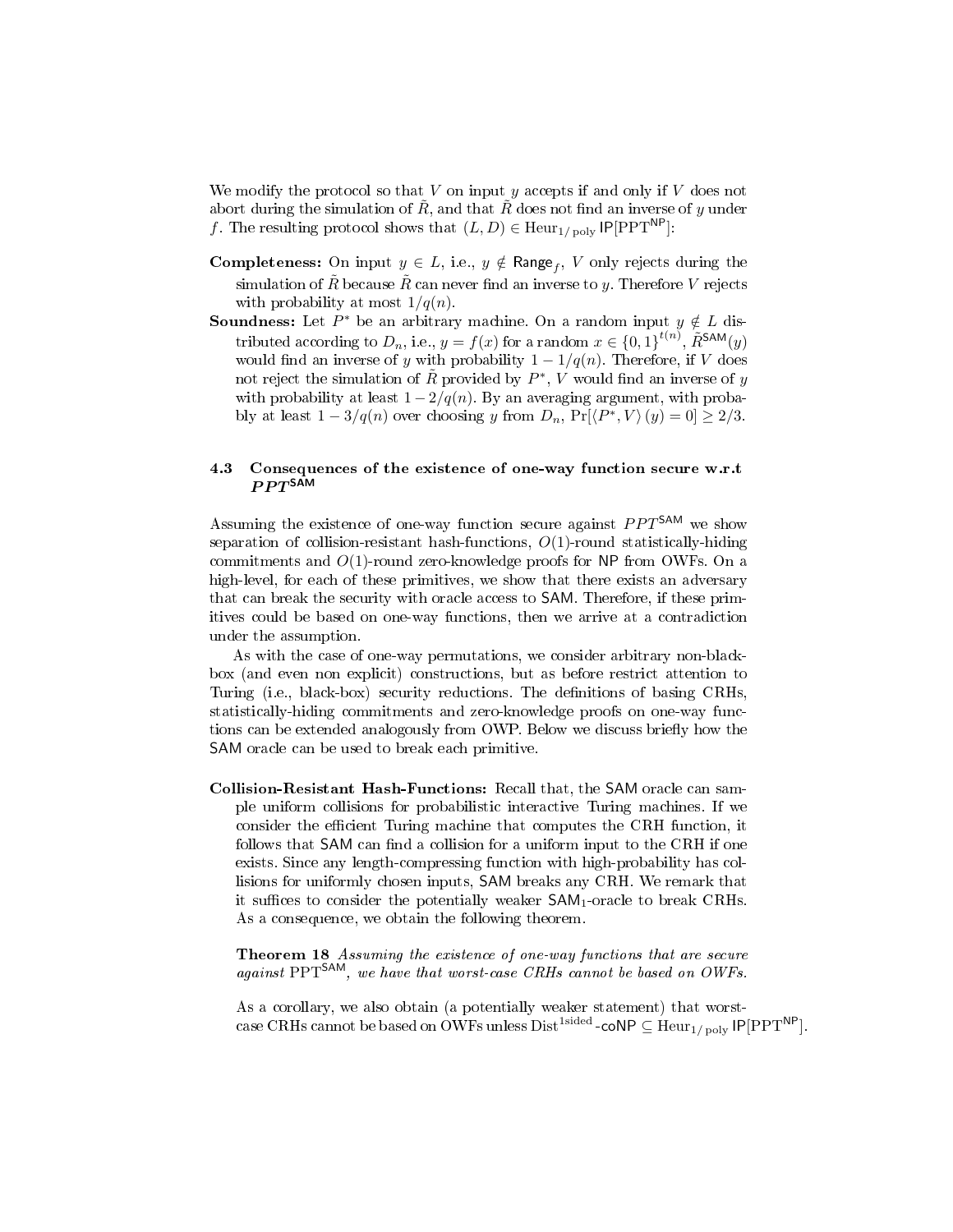**Statistically-Hiding Commitments:** We show that, for every  $O(1)$ -round statistically hiding commitment based on one-way functions, there exists a cheating sender who with oracle access to SAM violates the binding property of the commitment. Haitner, Hoch, Reingold and Segev [HHRS07] prove that using the stronger  $SAM^{\pi}$  oracle (that finds collisions for PPT machines that access a random permutation oracle  $\pi$ ), there is a cheating committer that can break the binding property of any fully black-box construction of a statistically-hiding commitment scheme based on one-way permutations. It essentially follows using the same proof that without access to any oracle  $\pi$ , SAM can break any statistically-hiding commitment scheme with a PPT committer. As a consequence, we obtain the following theorem.

Theorem 19 Assuming the existence of one-way functions secure w.r.t.  $PPT^{SAM}$ , then there exists no  $O(1)$ -round statistically-hiding bit-commitment scheme based on one-way function.

As for the case of CRHs, we also have that there exists no  $O(1)$ -round statistically-hiding bit-commitment scheme unless  $Dist^{1sided}$ -coNP  $\subseteq$  $\text{Heur}_{1/\text{poly}}$  IP[PPT<sup>NP</sup>].

Zero-Knowledge Proofs: Using similar techniques we show how to extend to lower-bound of  $[PV10]$  on  $O(1)$ -round zero-knowledge proofs based on oneway functions. Goldreich-Krawczyk [GK96b] showed that only languages in BPP have constant-round public-coin black-box zero-know-ledge protocols. In  $[PV10]$ , this lower bound was extended to "fully black-box" constructions of black-box zero-knowledge proofs (that could be private-coin) based on one-way functions. More precisely, they show that only languages decidable by oracle PPT machines with oracle access to  $SAM^{\pi}$  (for random permutation  $\pi$ ) can have constant-round fully black-box zero-knowledge proofs. On a high-level, they establish this lower-bound, by providing a transformation that takes any private-coin zero-knowledge proof based on OWFs and produces a public-coin zero-knowledge proof in a SAM<sup>T</sup>-relativized world and then concluding using the result of Goldreich-Krawczyk for public-coin protocols. Based on the result of [PV10], we obtain the following theorem.

Theorem 20 Assume the existence of one-way functions that are secure w.r.t. PPT<sup>SAM</sup>, there does not exist  $O(1)$ -round computational zero-knowledge proofs for all of NP based on one-way functions.

Following the proof of [PV10], we can show that only languages in PPTSAM have  $O(1)$ -round computational zero-knowledge proofs based on one-way functions. We complete the argument by noting that our assumption implies that  $\mathsf{NP} \not\subseteq \mathsf{BPP}^{\mathsf{SAM}},$  since otherwise, we can construct an oracle PPT machine that with oracle access to SAM inverts OWFs. We provide the formal proof in the full version.

Finally, we remark that Theorem 20 implies Theorem 19 relying on the result of Goldreich and Kahan [GK96a] and Theorem 19 implies Theorem 18 relying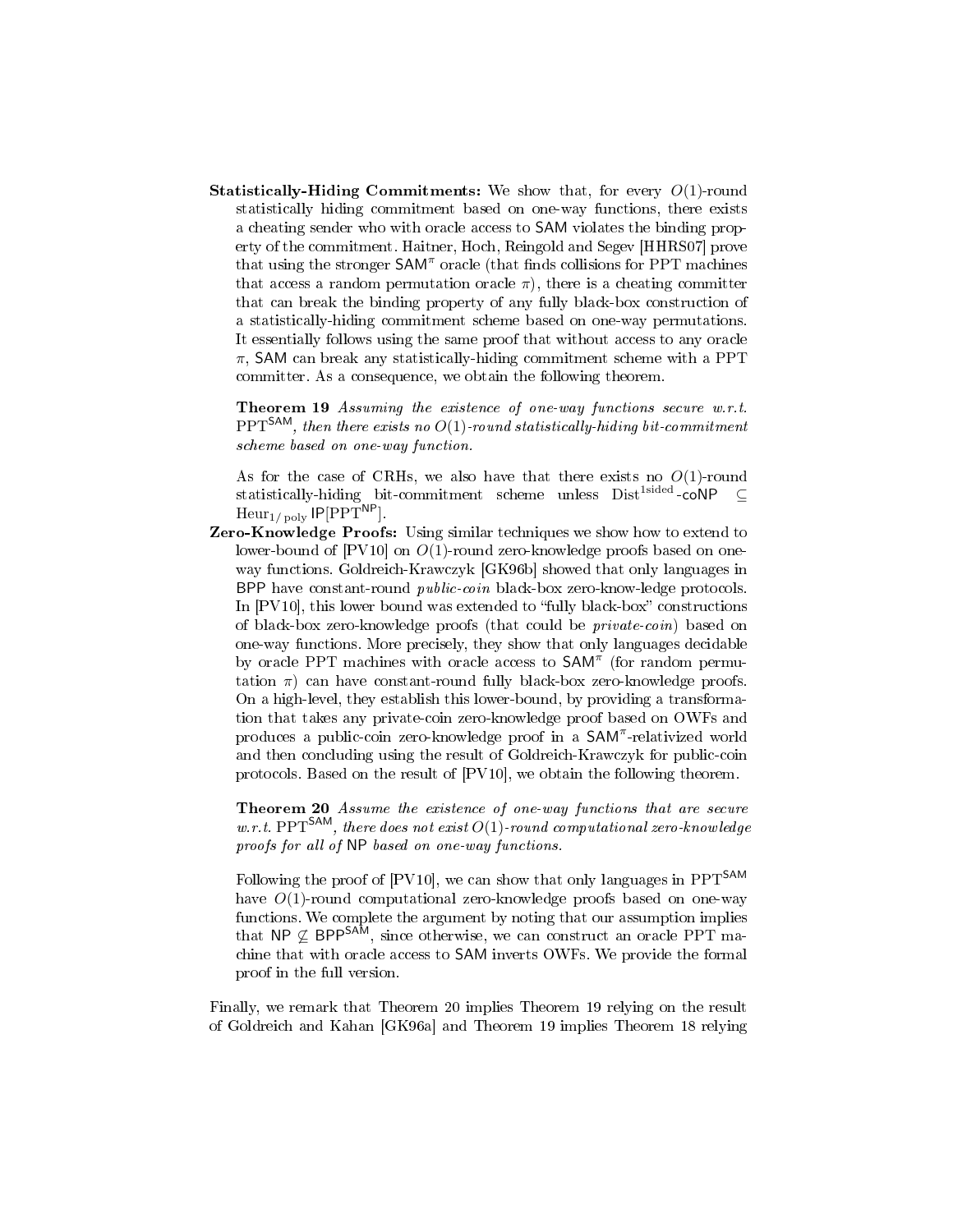on the result of Damgård, Pedersen and Pfitzmann [DPP98]. Nevertheless, the direct proofs are simpler and as mentioned before, it suffices to assume the weaker  $SAM_1$ -oracle for Theorem 18.

## 5 Acknowledgements

We are thankful to the anonymous TCC-reviewers for their insightful comments.

## References

- [AAG<sup>+</sup>00] Fredrik Almgren, Gunnar Andersson, Torbjörn Granlund, Lars Ivansson, and Staffan Ulfberg. How we cracked the code book ciphers. Manuscript, 2000. http://codebook.org/codebook\_solution.pdf.
- [AGGM06] Adi Akavia, Oded Goldreich, Shafi Goldwasser, and Dana Moshkovitz. On basing one-way functions on NP-hardness. In  $STOC$  '06, pages 701-710, 2006.
- [AR05] Dorit Aharonov and Oded Regev. Lattice problems in NP cap coNP. J.  $ACM$ ,  $52(5):749-765$ ,  $2005$ .
- [Bar01] Boaz Barak. How to go beyond the black-box simulation barrier. In FOCS  $'01$ , volume 0, pages 106-115, 2001.
- [BFKL93] Avrim Blum, Merrick Furst, Michael Kearns, and Richard Lipton. Cryptographic primitives based on hard learning problems. In CRYPTO '93, pages 278-291, 1993.
- [BFL91] László Babai, Lance Fortnow, and Carsten Lund. Non-deterministic exponential time has two-prover interactive protocols. Computational Complexity,  $1:3-40$ , 1991.
- [BM84] Manuel Blum and Silvio Micali. How to generate cryptographically strong sequences of pseudo-random bits. SIAM Journal on Computing, 13(4):850-864, 1984.
- [Bra83] Gilles Brassard. Relativized cryptography. IEEE Transactions on Information Theory,  $29(6):877-893$ , 1983.
- [BT03] Andrej Bogdanov and Luca Trevisan. On worst-case to average-case reductions for np problems. In  $FOCS$  '03, pages 308-317, 2003.
- [BY96] Mihir Bellare and Moti Yung. Certifying permutations: Noninteractive zeroknowledge based on any trapdoor permutation. J. Cryptology,  $9(3):149-166$ , 1996.
- [DDN00] Danny Dolev, Cynthia Dwork, and Moni Naor. Nonmalleable cryptography.  $SIAM\ Journal\ on\ Computing,\ 30(2):391-437,\ 2000.$
- [DPP98] Ivan Damgård, Torben P. Pedersen, and Birgit Pfitzmann. Statistical secrecy and multibit commitments. IEEE Transactions on Information Theory,  $44(3):1143-1151$ , 1998.
- [DR02] Joan Daemen and Vincent Rijmen. The Design of Rijndael. Springer-Verlag New York, Inc., Secaucus, NJ, USA, 2002.
- [FKO06] Uriel Feige, Jeong Han Kim, and Eran Ofek. Witnesses for non-satisfiability of dense random 3cnf formulas. In  $FOCS$  '06, pages 497-508, 2006.
- [FS90] Uriel Feige and Adi Shamir. Witness indistinguishable and witness hiding protocols. In  $STOC$  '90, pages 416-426, 1990.
- [GG00] Oded Goldreich and Shafi Goldwasser. On the limits of nonapproximability of lattice problems. *J. Comput. Syst. Sci.*,  $60(3):540-563$ , 2000.